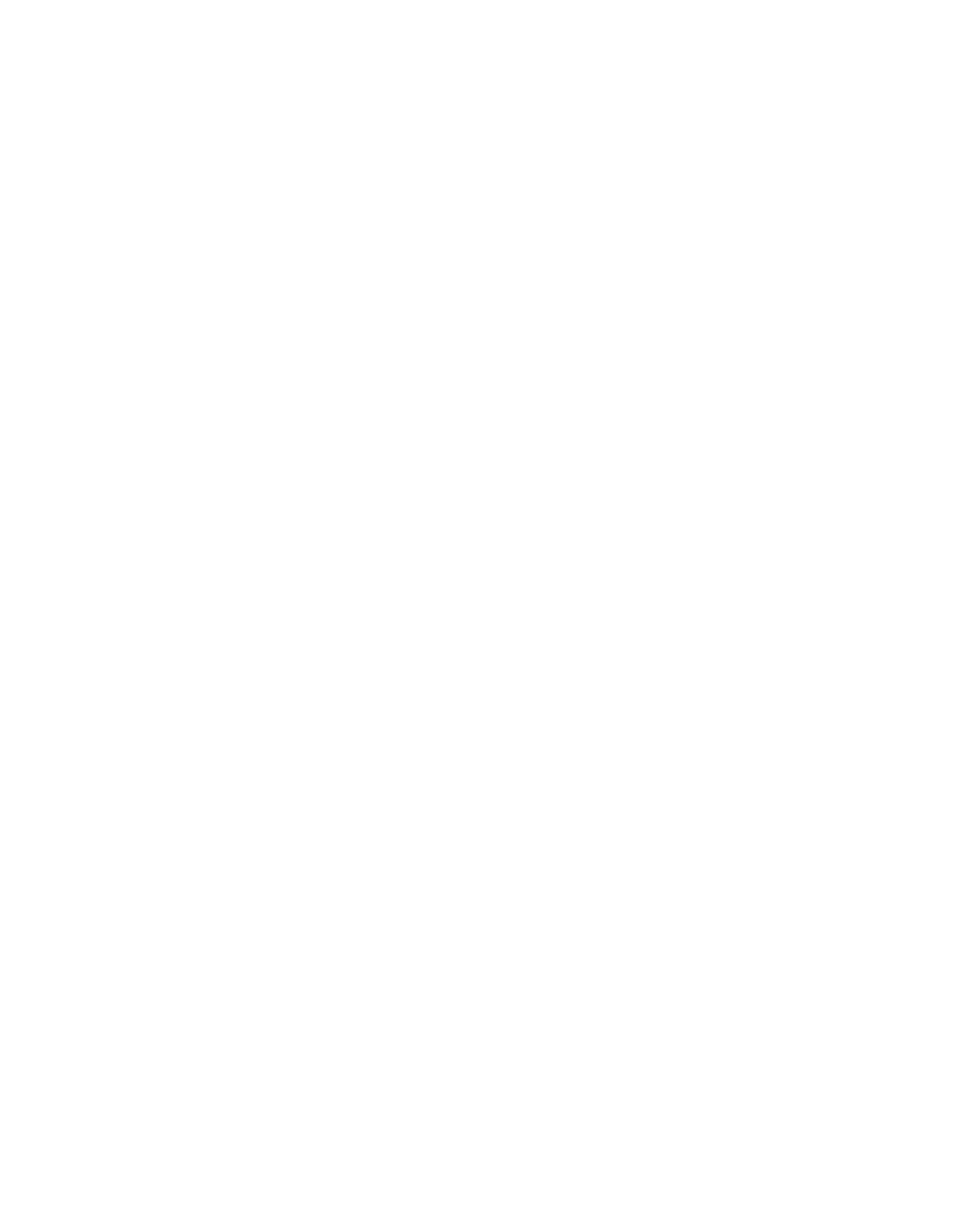## **Table of Contents**

#### **Tables**

| Table B-1. Salinity Objectives for SJRRP Water Quality and/or Beneficial<br>Uses Based on the State Water Resources Control Board Water |  |
|-----------------------------------------------------------------------------------------------------------------------------------------|--|
| Table B-2. Trace Element Objectives for the SJRRP Water Quality and/or                                                                  |  |
|                                                                                                                                         |  |
|                                                                                                                                         |  |
| Table B-5. Narrative Objectives for Groundwater Quality in the San                                                                      |  |
| Table B-6. Diazinon and Chlorpyrifos Water Quality Objectives for the                                                                   |  |
| Table B-7. Recommended Numerical Objective for Ammonia for the                                                                          |  |
|                                                                                                                                         |  |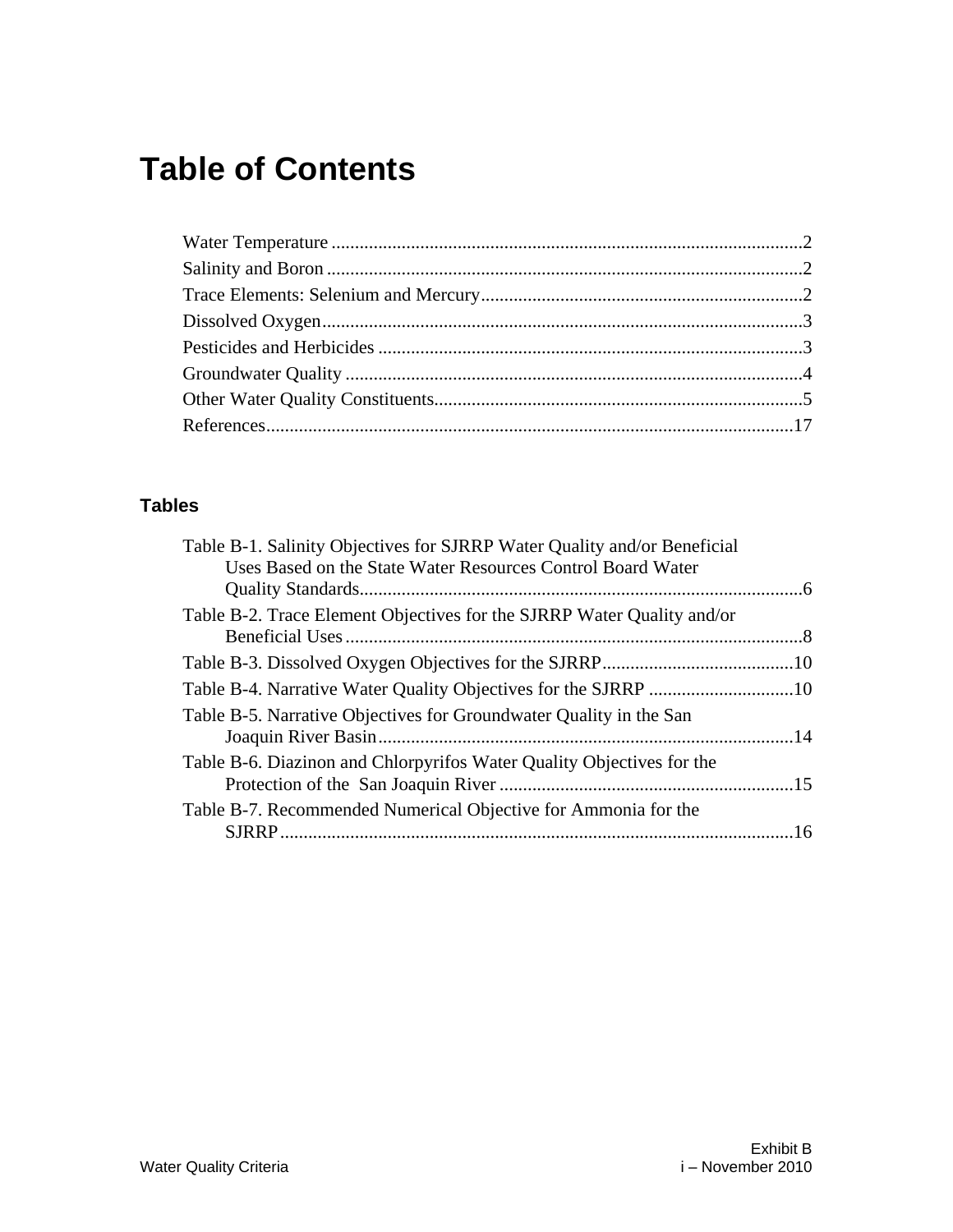## **Abbreviations and Acronyms**

| $\mu$ g/L    | micrograms per liter                                                                     |
|--------------|------------------------------------------------------------------------------------------|
|              | Central Valley Water Board Central Valley Regional Water Quality<br><b>Control Board</b> |
| <b>CWA</b>   | Clean Water Act                                                                          |
| <b>DFG</b>   | California Department of Fish and Game                                                   |
| DO           | dissolved oxygen                                                                         |
| <b>DPA</b>   | Drainage Project Area                                                                    |
| <b>EPA</b>   | U.S. Environmental Protection Agency                                                     |
| <b>GBP</b>   | <b>Grassland Bypass Project</b>                                                          |
| <b>MCL</b>   | maximum contaminant level                                                                |
| mg/L         | milligrams per liter                                                                     |
| <b>MOA</b>   | Memorandum of Agreement                                                                  |
| <b>NPDES</b> | National Pollutant Discharge Elimination<br>System                                       |
| ΟP           | organophosphate pesticide                                                                |
| <b>SJRRP</b> | San Joaquin river Restoration Program                                                    |
| <b>SWQCP</b> | State water quality control program                                                      |
| <b>SWRCB</b> | <b>State Water Resources Control Board</b>                                               |
| TDS          | total dissolved solids                                                                   |
| TMDL         | total maximum daily load                                                                 |
|              |                                                                                          |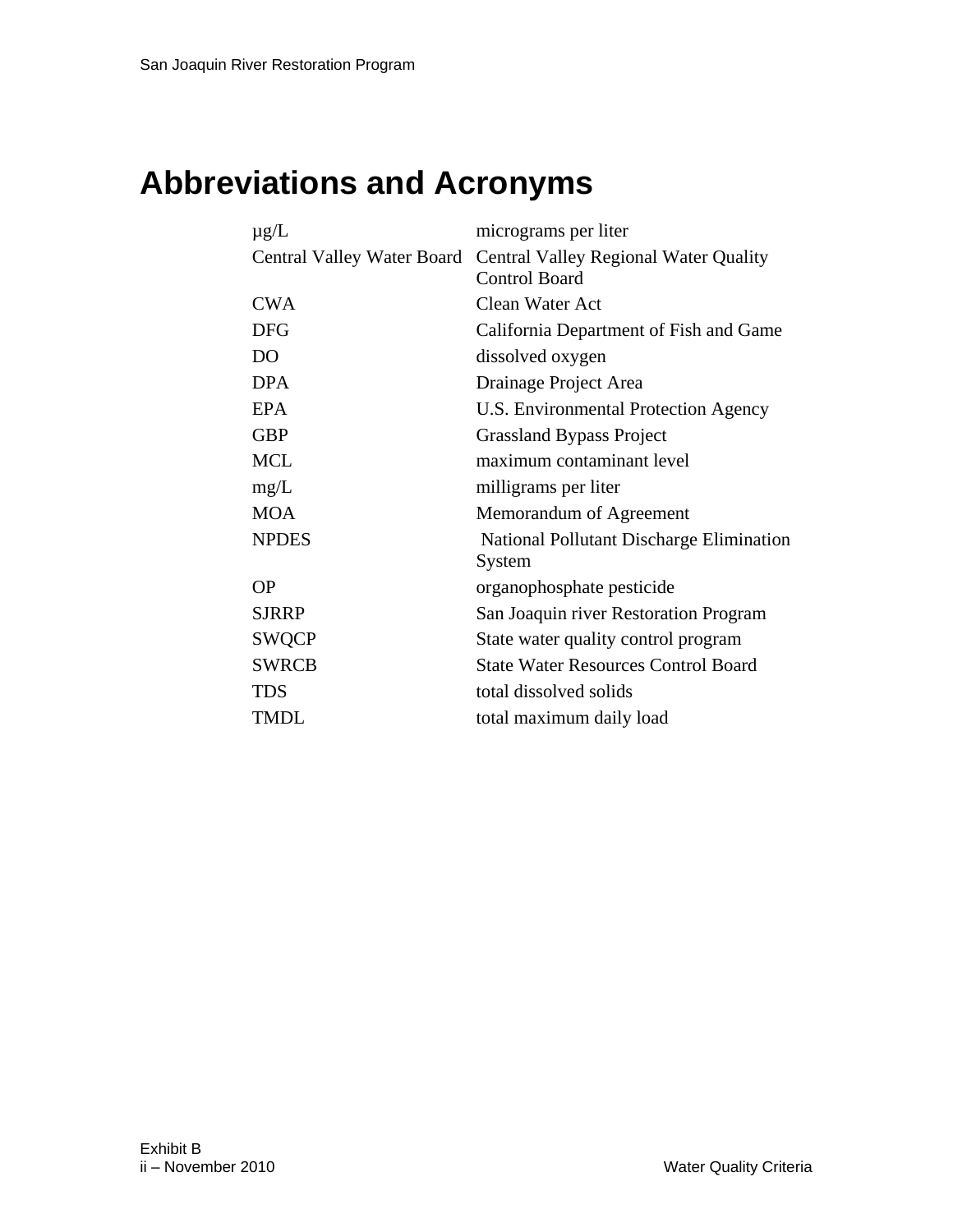To meet the San Joaquin River Restoration Program (SJRRP) Restoration Goals, water quality should meet minimum standards for protection of aquatic resources. Due to the lack of information on the effects of many water quality constituents on Chinook salmon and other fish, the water-quality objectives for beneficial uses defined by the Central Valley Regional Water Quality Control Board (Central Valley Water Board formerly CVRWQCB) are used to establish water-quality goals. The main beneficial uses for the enhancement of fisheries resources within the Restoration Area are: (1) cold freshwater habitat, (2) fish migration, and (3) spawning, reproduction and/or early development.

Water-quality objectives are "the limits or levels of water quality constituents or characteristics established for the reasonable protection of beneficial uses of the water or the prevention of a nuisance in a specific area" (California Water Code Section 13050(h)). Water-quality standards consist of the designated beneficial uses and water quality objectives of the State Water Resources Control Board (SWRCB) and Central Valley Water Board. For the San Joaquin River system, including the Restoration Area, SWRCB has set a goal to be free of toxic substances in surface water. In addition, beneficial uses and water quality criteria are identified in the Water Quality Control Plan (CVRWQCB 2007).

The temperature objectives are based on a California Department of Fish and Game (DFG) proposal to assess temperature impairment (DFG 2007), U.S. Environmental Protection Agency (EPA) guidelines (EPA 2003), and a report on temperature impacts on fall-run Chinook salmon and steelhead (Rich and Associates 2007).

Section 303(d) of the Clean Water Act (CWA) requires the states to develop a list of impaired water bodies and to describe a priority ranking for addressing impairments. The most recent 303(d) list of impaired water bodies presented by the Central Valley Water Board identifies Reaches 3, 4, and 5, and Mud and Salt sloughs as impaired water bodies due to pesticides and "unknown toxicity." Total maximum daily loads (TMDLs) are developed to allocate loads from point and nonpoint pollution sources to their impaired water bodies and describe required measures, actions, and responsibilities to meet waterquality standards.

The stringency of water quality objectives specified by a TMDL can be adjusted to protect beneficial uses. Typically, a least stringent approach that can successfully protect water quality for the fisheries is preferred to manage nonpoint source contamination problems (CVRWQCB 2007), but a measure of higher stringency should be employed if it is determined that the initial management approach does not protect the fisheries. The Central Valley Water Board could apply limits more stringent than defined maximum contaminant levels (MCL) when they represent a benefit to sustainable fisheries in the Restoration Area. Implementation of the most stringent objectives will provide the maximum protection of water quality for the beneficial uses of the San Joaquin River waters for fishes.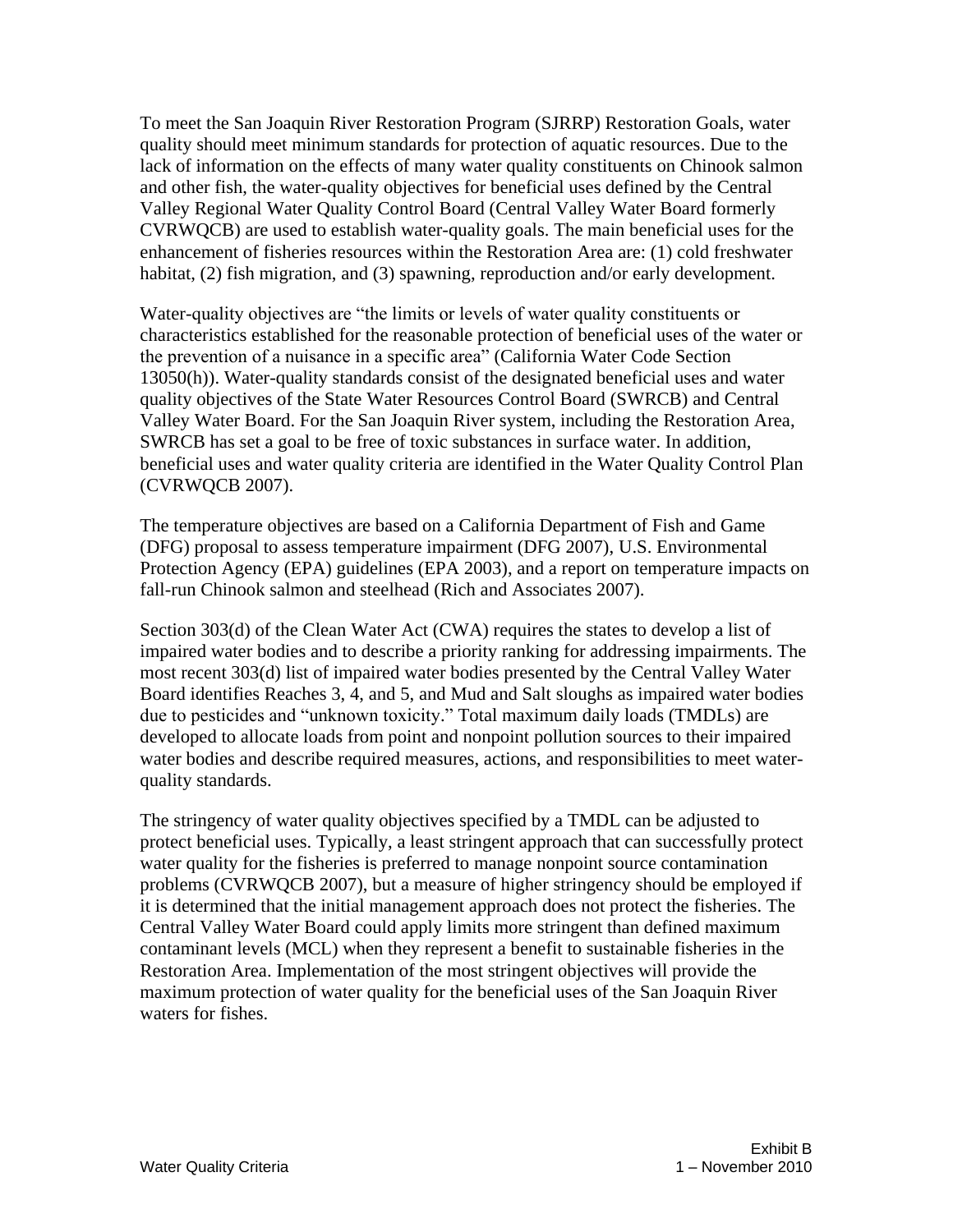The Central Valley Water Board and the SWRCB mandates and objectives are used by, and in conjunction with, water quality monitoring elements of the SJRRP. The following sections describe the various water quality constituents and the objectives used to evaluate water quality conditions in the Restoration Area.

### <span id="page-5-0"></span>**Water Temperature**

Water quality could be degraded as a result of high water temperatures. High water temperatures promote poor water quality conditions and compromise fish survival (DFG 1998). Unsuitable temperature conditions contribute to limiting the production of juvenile salmonids and may account for some of the variability in the number of adult Chinook salmon returning to the San Joaquin River.

Changes in the water temperature profile in the Restoration Area are expected to affect movement, reproduction, growth, and/or survival of local fish populations. Specifically, Chinook salmon exposed to seasonally elevated temperatures show alterations in adult migration patterns, holding, spawning, egg incubation, juvenile rearing, or survival of migrating juveniles. Moreover, existing temperature conditions in Reach 2A are likely to be lethal to migrating adults and outmigrating juveniles. Hence, physiological tolerance of elevated temperatures during migration maximizes the probability of successful reintroduction and establishment of a new self-sustaining Chinook salmon run in the San Joaquin River.

## <span id="page-5-1"></span>**Salinity and Boron**

Salt and boron occur naturally in soils adjacent to the San Joaquin River and can be mobilized from soils by rain and applied irrigation water. Lands on the west side of the San Joaquin River are a major source of salt loads into the river. In 1969, the former Central Valley RWQCB signed a Memorandum of Agreement (MOA) with the U.S. Department of the Interior, Bureau of Reclamation, to not exceed a mean monthly total dissolved solids (TDS) concentration of 500 milligrams per liter (mg/L) in the San Joaquin River immediately below the confluence with the Stanislaus River (CVRWQCB 2007). Salinity and boron TMDLs were completed for the San Joaquin River, and the Central Valley Water Board is committed to refining and updating these guidelines with the best scientific information available (Tables B-1 and B-2).

### <span id="page-5-2"></span>**Trace Elements: Selenium and Mercury**

The presence of selenium and mercury in the San Joaquin River Basin affects fishes, their predators, and their food base (CVRWQCB 2001). The major source of selenium is subsurface agricultural return flows (tile drainage) from an area called the Drainage Project Area (DPA) that is currently under regulations to reduce selenium loading. Based on load allocation, waste discharge requirements are assigned to the DPA's drainage system, the Grassland Bypass Project (GBP). The purpose of the GBP is to reduce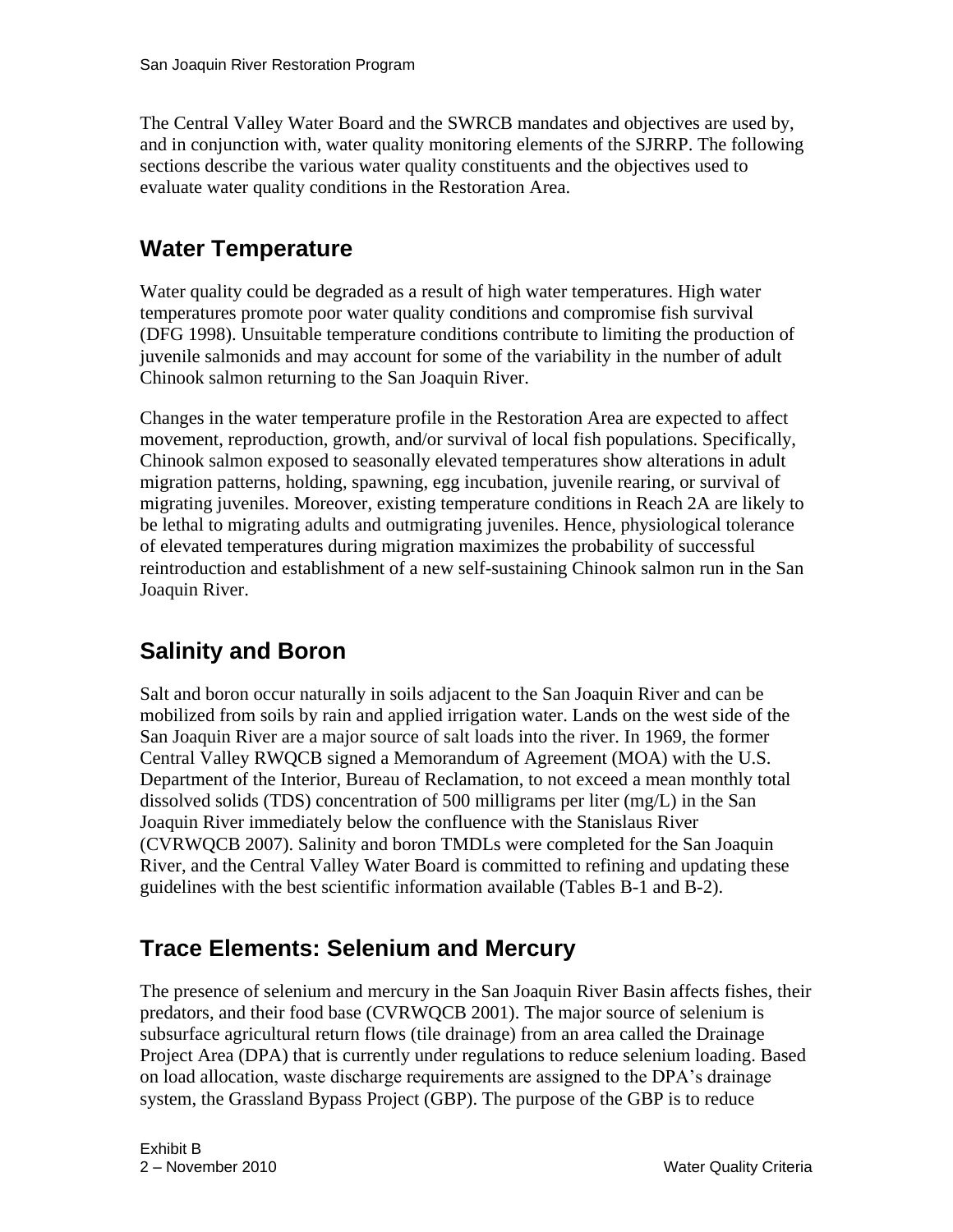selenium discharges. Load allocations for agricultural discharges were developed to meet water quality objectives for selenium in the San Joaquin River downstream from the Restoration Area. TMDLs have been completed for selenium in Salt Slough, the Grassland Marshes, and the San Joaquin River (CVRWQCB 2005) (Table B-2) and should be implemented by the SWRCB after public review (CVRWQCB 2007).

The lower San Joaquin River is federally listed under the CWA 303(d) list as impaired for selenium. The U.S. EPA aquatic life criterion of 5 micrograms per liter  $(\mu g/L)$  was adopted as the San Joaquin River objective (CVRWQCB 2001). A 5-µg/L objective must be met for the San Joaquin River for Reaches 4 and 5 – from Sack Dam to the Merced River confluence – starting in October 2010 (Table B-2). The selenium water quality objective for the entire San Joaquin River downstream from the Merced River will be attained when the water quality objective is also attained at a point just downstream from the Merced River confluence (CVRWQCB 2001).

The presence of mercury in the San Joaquin River Basin and its bioaccumulation potential can reach harmful levels in fishes and their predators. Piscivorous birds sampled at different locations within the Sacramento River and San Joaquin river basins have mercury concentrations within a toxic range (CVRWQCB 2007). High mercury concentrations in fish tissue result from drainage, runoff, and erosion from old mines during mineral exploration and extraction activities. Thus, ore exploration and extraction activities are discharges of great concern in the San Joaquin River Basin (CVRWQCB 2007).

### <span id="page-6-0"></span>**Dissolved Oxygen**

The Central Valley Water Board uses a number of tools to regulate discharges of waste that could impact dissolved oxygen (DO) concentration in receiving waters, including but not limited to, waivers of waste discharge requirements or National Pollutant Discharge Elimination System (NPDES) permits. Alternatively, prohibitions should help manage the low DO problem in the lower San Joaquin River. DO levels below 5.0 mg/L create an oxygen barrier, also known as "oxygen block," which impedes upstream migration of adult Chinook salmon (SWRCB 2000). Levels as low as 1.5mg/L DO have been recorded in the lower San Joaquin River, and levels as low as 0 mg/L have been recorded in the Stockton Deep Water Ship Channel (SWRCB 2000). Table B-3 identifies the DO water quality objectives as defined by the Central Valley Water Board (2007).

### <span id="page-6-1"></span>**Pesticides and Herbicides**

Pesticide contamination of surface waters can affect fish and aquatic wildlife. For most pesticides, numerical water quality objectives have not been adopted, but a number of narrative water quality objectives (e.g., no adverse effects) for pesticides and toxicity are listed in Table B-4 through Table B-6 (CVRWQCB 2007). A goal to be free of toxic substances in surface water is established for the San Joaquin River system. This goal is intended to protect the beneficial uses of recreation, warm freshwater habitat, cold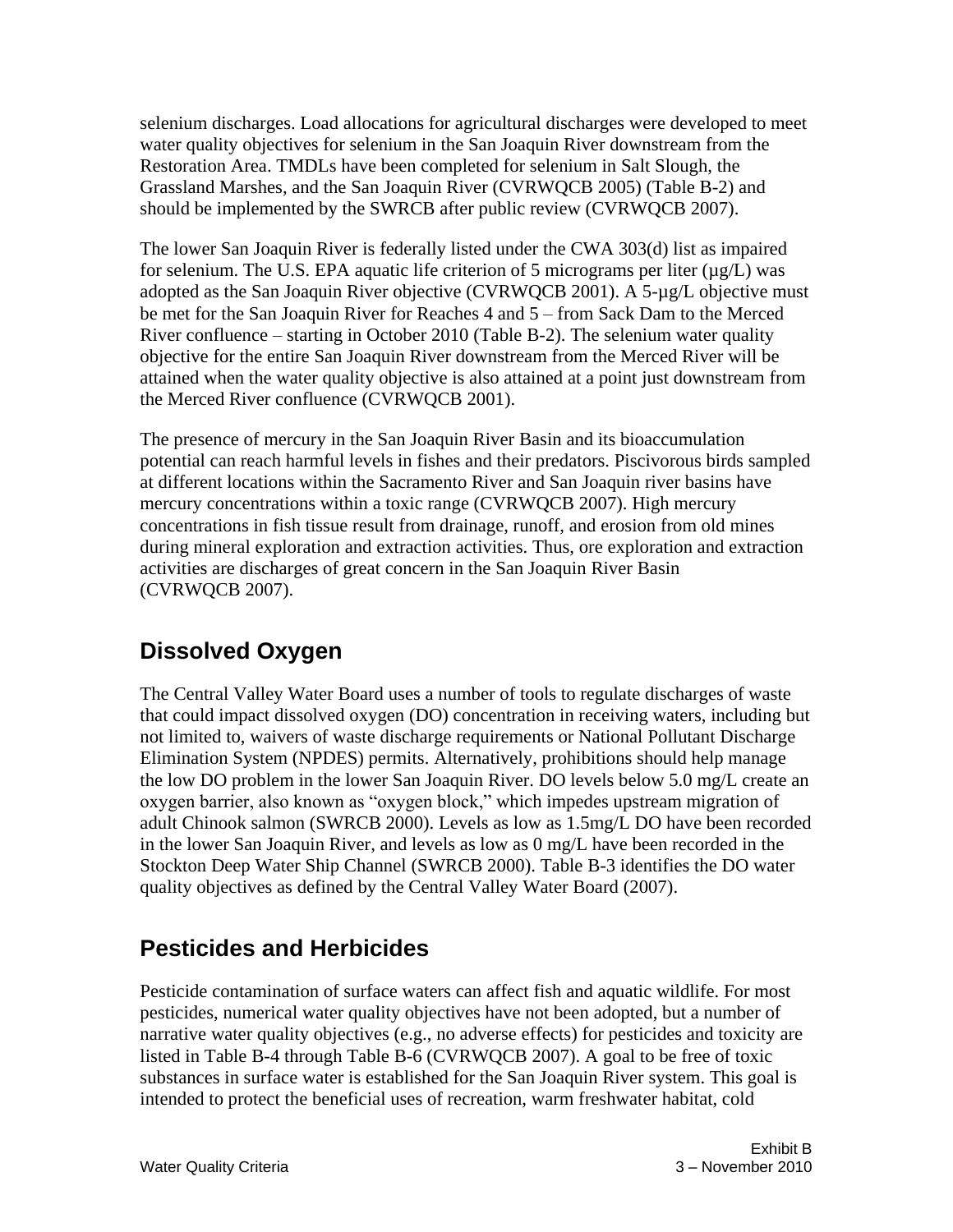freshwater habitat, and municipal and domestic supply from potential pesticide impacts. Maximum allowable levels for two organophosphate pesticides (OP) found in the San Joaquin River, diazinon and chlorpyrifos, have been defined by the Central Valley Water Board in the form of water quality objectives (Table B-5), waste load, and load allocations (CVRWQCB 2007). High and variable concentrations of diazinon and chlorpyrifos are found in winter runoff (Kratzer and Shelton 1998). During winter, dormant-spray pesticides, such as diazinon and chlorpyrifos, are applied to fruit orchards and alfalfa fields in the San Joaquin River Basin and Delta islands (Kuivila 1995, 2000). In combination, OPs from contaminated watersheds can have additive effects on the neurobehavior of salmon (Scholz et al. 2006). In addition, bottom sediment toxicity from pyrethroids and some herbicides can impact sediment dwelling organisms (i.e., lower tropic level). Therefore, reductions to the maximum allowable levels could be mandated to account for potential additive or synergistic toxicity impacts on reintroduced salmonids.

### <span id="page-7-0"></span>**Groundwater Quality**

Groundwater quality in the San Joaquin River Basin is considered to be poor. Groundwater has little or no assimilative capacity for wastes. Preventive measures, such as overdraft prevention, are required to avoid groundwater contamination. Prevention is significantly more cost effective than designing cleanup plans when groundwater quality issues arise. For example, groundwater contamination from the use of nitrogen fertilizer on irrigation crops leads to nitrate-polluted base flows reaching the San Joaquin River creates a critical condition for both fish and municipal water users.

State water quality control programs (SWQCP) establish standards for groundwater in addition to surface waters (Table B-5) (CVRWQCB 2007). Therefore, SWQCPs approved by SWRCB are the regulatory references to meet groundwater quality requirements during management actions to restore the San Joaquin fisheries.

Regular groundwater quality monitoring is recommended at selected wells, including areas of the lower reaches of the San Joaquin River adjacent to agricultural lands (CH2M Hill 2007). A groundwater quality monitoring program could help measure salinity loads, trace elements, and heavy metals in the Restoration Area and recommend mitigation measures to protect immigrating adults and outmigrating juvenile salmon. Mitigation or avoidance measures could be developed and implemented to minimize the impact of reach-specific restoration actions on different aspects of water quality.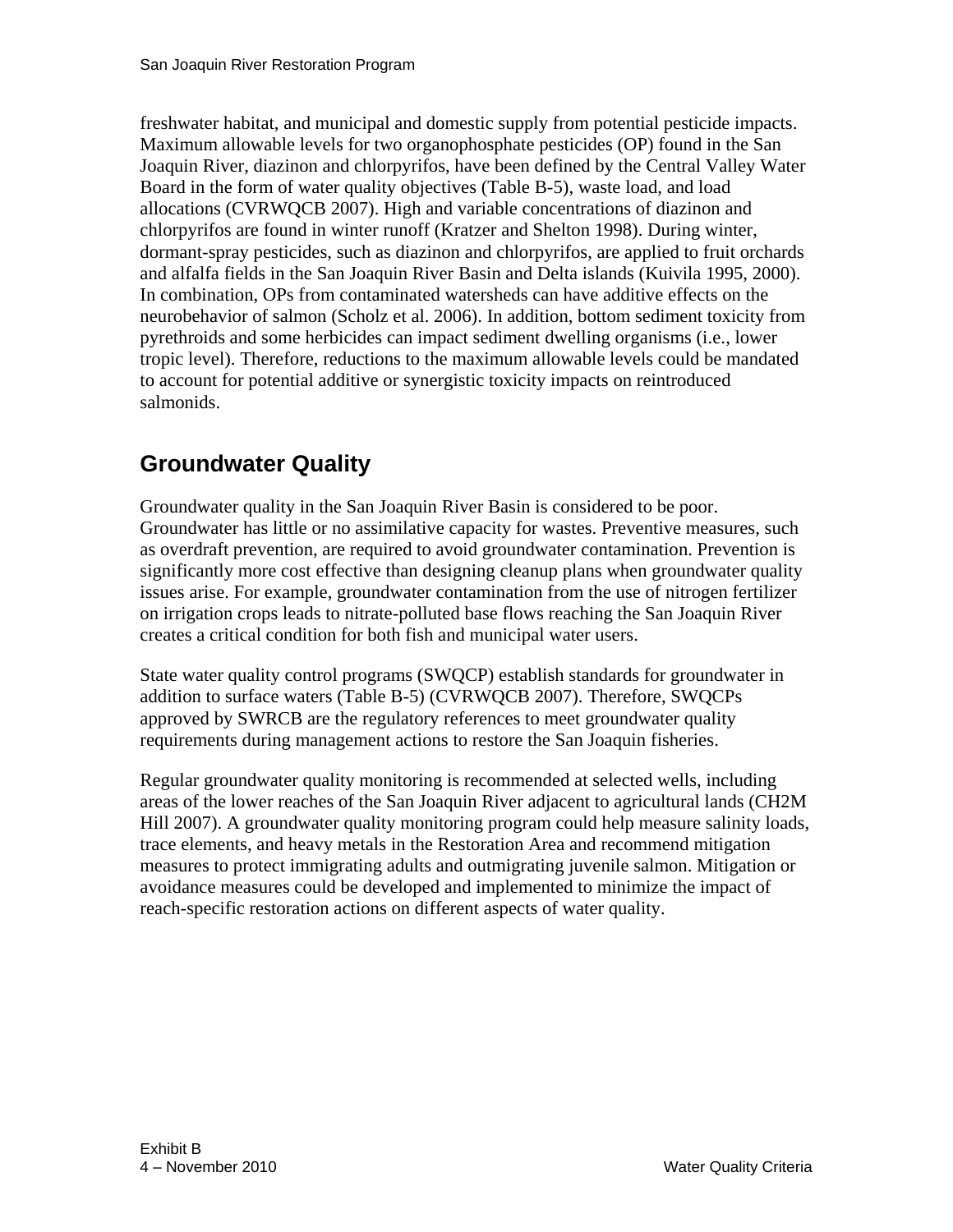#### <span id="page-8-0"></span>**Other Water Quality Constituents**

Other water quality constituents of concern include nutrients, suspended sediment and turbidity, as well as ammonia exports from local wastewater treatment plants and from septic leaching and animal facilities. Narrative objectives have been established for these constituents (Tables B-6 and B-7).

Ammonia, nitrates, and bacterial contamination (e.g., fecal coliforms) within the Restoration Area are a result of wastewater and stormwater inputs. Wastewater inputs can become a water quality issue when animal facilities do not comply with waste discharge requirements. Many of these animal facilities are not regulated by waste discharge requirements (CVRWQCB 2007). To prevent similar mortalities of Chinook salmon and other fishes in the San Joaquin River, numerical water quality objectives for ammonia would be derived for the protection of beneficial uses for fishes (Table B-7).

Sedimentation due to surface runoff from agricultural, roads, driveways, construction sites, etc., can impair fisheries in receiving waters and high levels has actually changed the fish community composition in some rivers (e.g., Missouri River). Sediment loading and suspension in the river increase turbidity, which may be compounded by the distribution and circulation of toxic substances bound to suspended particles. Turbidity is a measure of light transmittance in water that could be affected by different factors besides suspended solids, including algal communities and water coloration. In general, discerning individual effects may be easier than discerning population-level effects (Newcombe and Jensen 1996). Potential adverse effects of increased turbidity on fishes downstream from Friant Dam could range from a reduction in visibility that could affect feeding efficiency to gill clogging and abrasion under high sediment concentrations. Such adverse suspended sediment conditions can affect salmonid homing and cause physiological stress (Entrix 2008). Alternately, increased turbidity caused by suspended solids can have a protective impact against predation of outmigrating juveniles.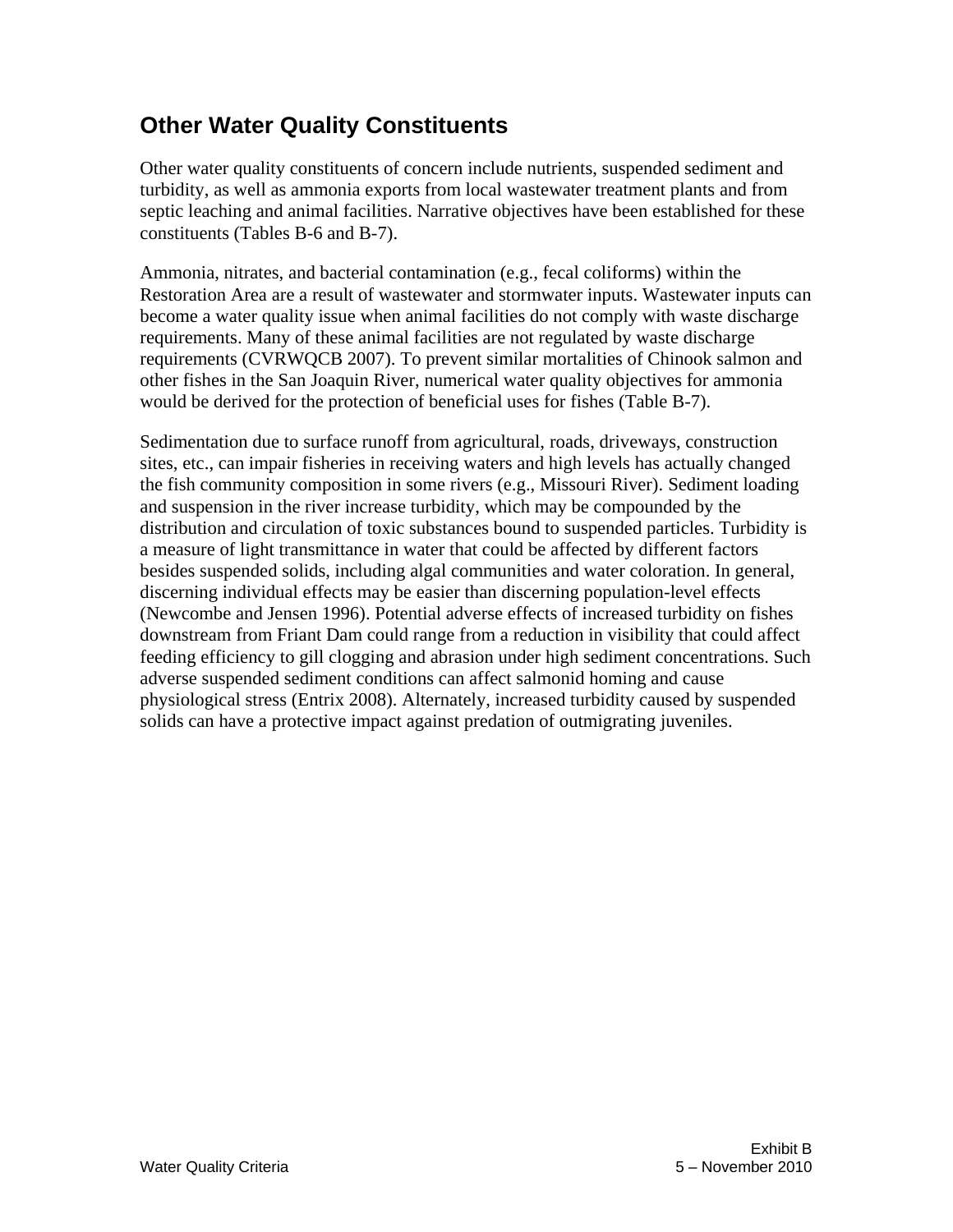#### <span id="page-9-0"></span>**Table B-1. Salinity Objectives for SJRRP Water Quality and/or Beneficial Uses Based on the State Water Resources Control Board Water Quality Standards**

|                                                                                            | <b>Salinity</b>                                  |                                                                                                                 |
|--------------------------------------------------------------------------------------------|--------------------------------------------------|-----------------------------------------------------------------------------------------------------------------|
| <b>Season</b>                                                                              | <b>Electrical</b><br>Conductivity,<br>EC (mS/cm) | <b>Total Dissolved Solids</b><br>(ppm)                                                                          |
| Irrigation (April-August)                                                                  | 0.7                                              | 455                                                                                                             |
| NonIrrigation (September-March)                                                            | 1.0                                              | 650                                                                                                             |
|                                                                                            | Chloride (CI-) <sup>a</sup>                      |                                                                                                                 |
| Location<br>(Beneficial Use)*                                                              | <b>Water Year</b><br>Type                        | No. of Days ea. Calendar Year <150 mg/L<br>$Cl - I$ (%)                                                         |
|                                                                                            | Wet                                              | 240 (66%)                                                                                                       |
|                                                                                            | Above Normal                                     | 190 (52%)                                                                                                       |
| San Joaquin River at Antioch Water Works Intake<br>(Municipal and Industrial Uses)         | <b>Below Normal</b>                              | 175 (48%)                                                                                                       |
|                                                                                            | Dry                                              | 165 (45%)                                                                                                       |
|                                                                                            | <b>Critical Dry</b>                              | 155 (42%)                                                                                                       |
| <b>Agricultural Water Quality Limits</b>                                                   |                                                  | 106 mg/L                                                                                                        |
| <b>Freshwater Aquatic Life Protection</b><br>(U.S. EPA)                                    |                                                  | Continuous concentration (4-day Average) = 230,000µg/L;<br>Maximum concentration (1-hour Average) = 860,000µg/L |
|                                                                                            | <b>Electrical Conductivity, EC</b> <sup>b</sup>  |                                                                                                                 |
| Location<br>(Beneficial Use)*                                                              | <b>Water Year</b><br>Type                        | <b>Dates</b><br>(Values, µmhos)                                                                                 |
|                                                                                            | Wet                                              | April 1-Aug.15 (0.45)                                                                                           |
|                                                                                            | Above Normal                                     | April 1-Aug. 15 (0.45)                                                                                          |
| San Joaquin River at Jersey Point<br>(Agricultural Use)                                    | <b>Below Normal</b>                              | April 1-June 20 (0.45); June 20-Aug.15 (0.74)                                                                   |
|                                                                                            | Dry                                              | April 1-June 15 (0.45); June 15-Aug.15 (1.35)                                                                   |
|                                                                                            | <b>Critical Dry</b>                              | April 1-Aug.15 (2.20)                                                                                           |
|                                                                                            | Wet                                              | April 1-Aug. 15 (0.45)                                                                                          |
|                                                                                            | Above Normal                                     | April 1-Aug. 15 (0.45)                                                                                          |
| San Joaquin River at San Andreas Landing<br>(Agricultural Use)                             | <b>Below Normal</b>                              | April 1-Aug. 15 (0.45)                                                                                          |
|                                                                                            | Dry                                              | April 1-June 25 (0.45); June 25-Aug. 15 (0.58)                                                                  |
|                                                                                            | <b>Critical Dry</b>                              | April 1-Aug. 15 (0.87)                                                                                          |
| San Joaquin River at Antioch Water Works Intake                                            | All                                              | April 15-May 31<br>(or until spawning has ended) (1.5)                                                          |
| (Striped Bass Spawning) This is a beneficial use.                                          |                                                  |                                                                                                                 |
| San Joaquin River at Antioch Water Works Intake                                            | Dry                                              | April 1-May 31 (1.5-1.8)                                                                                        |
| (Striped Bass Spawning - Relaxation Provision <sup>d</sup> )                               | Critical                                         | April 1-May 31 (1.5-3.7)                                                                                        |
| San Joaquin River at Prisoners Point                                                       | All                                              | April 1-May 31 (or until spawning has ended)<br>(0.44)                                                          |
| (Striped Bass Spawning) This is a beneficial use.                                          |                                                  |                                                                                                                 |
| San Joaquin River at Prisoners Point                                                       | Dry and<br>Critical                              | April 1-May 31 (or until spawning has ended)<br>(0.55)                                                          |
| (Striped Bass Spawning - Relaxation Provision <sup>o</sup> )<br>Refer to footnote d below. |                                                  |                                                                                                                 |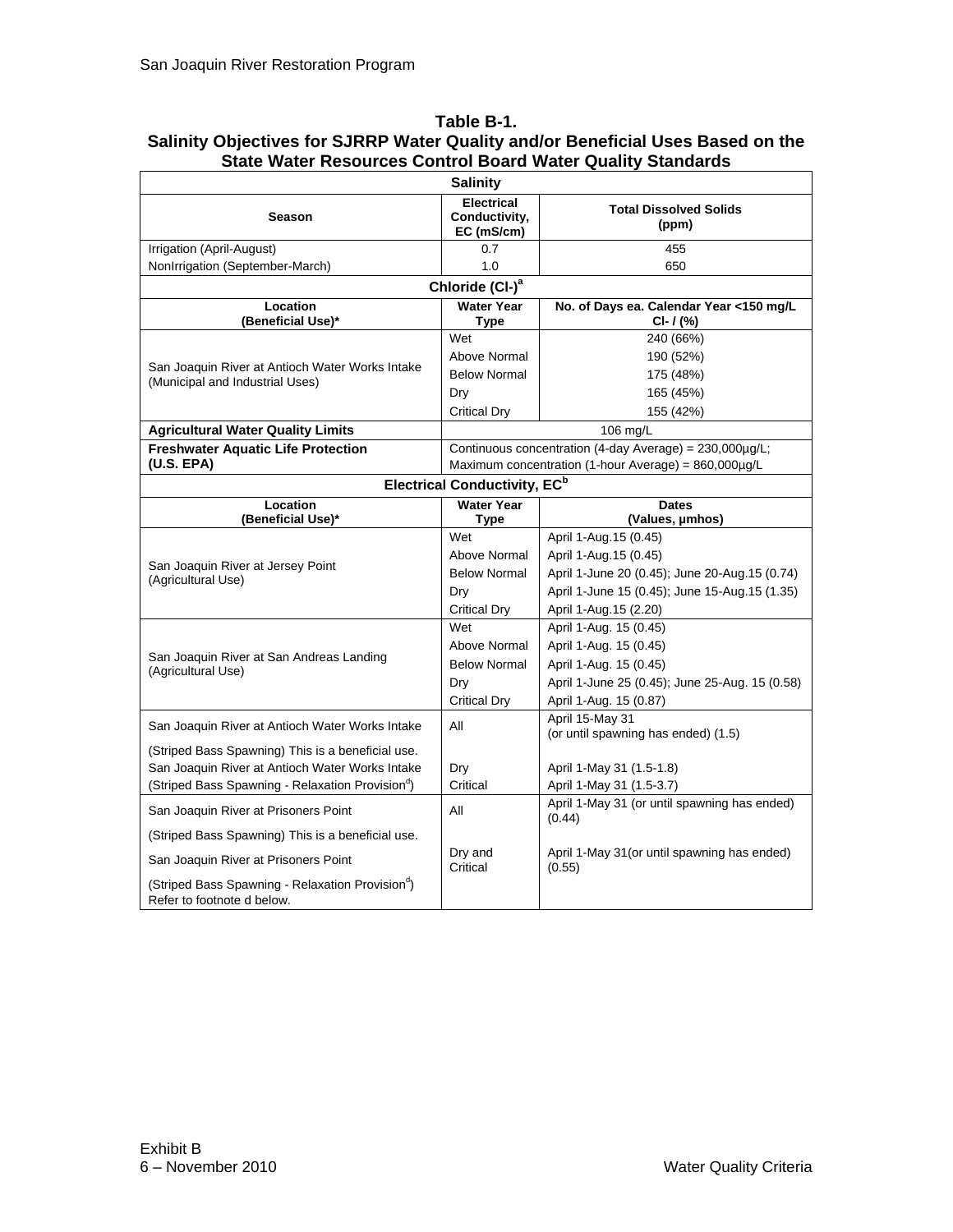#### **Table B-1. Salinity Objectives for SJRRP Water Quality and/or Beneficial Uses Based on the State Water Resources Control Board Water Quality Standards (contd.)**

|                                                   | <b>Electrical Conductivity, EC<sup>c</sup></b> |                                             |
|---------------------------------------------------|------------------------------------------------|---------------------------------------------|
| Location<br>(Beneficial Use)*                     | <b>Water Year</b><br>Type                      | <b>Dates</b><br>(Values, umhos)             |
| San Joaquin River at Airport Way Bridge, Vernalis | All                                            | April 1-Aug. 31 (0.7); Sep. 1-Mar. 31 (1.0) |
| (Agricultural Use)                                |                                                |                                             |
| San Joaquin River at Brandt Bridge                | All                                            | April 1-Aug. 31 (0.7); Sep. 1-Mar. 31 (1.0) |
| (Agricultural Use)                                |                                                |                                             |
| <b>Secondary Maximum Contaminant Level (MCL)</b>  |                                                | 900 umhos/cm (at 25°C) (CDPH)               |
| <b>Agricultural Water Quality Limits</b>          | 700 $\mu$ mhos/cm (at 25 $\textdegree$ C)      |                                             |

*Sources: Central Valley Water Quality Control Board 2008, SWRCB Water Rights Decision (D-1641) 2000, Basin Plan 2007.*

Notes:

The water year classification will be established using the best available estimate of the 60-20-20 San Joaquin Valley water year hydrologic classification

<sup>a</sup> Maximum mean daily 150 mg/L chloride for at least the number of days shown during the Calendar Year. Must be provided in intervals of not less than 2 weeks duration (Percentage of Calendar Year shown in parenthesis)

<sup>b</sup> Maximum 14-day running average of mean daily, in µmhos/cm

 $\degree$  Maximum 30-day running average of mean daily, in  $\mu$ mhos

d Relaxation provisions replace standards whenever water projects impose deficiencies in firm supplies.

Key:

µg/L= micrograms per liter

µmhos = micromhos. The Siemens (S), a measure of electric conductance, is also referred to as mho since it is equal to inverse ohm.

CDPH = California Department of Public Health

cm = centimeter

MCL = Maximum Contaminant Level

mg/L = milligrams per liter

mS = millisiemens

ppm = parts per million or mg/L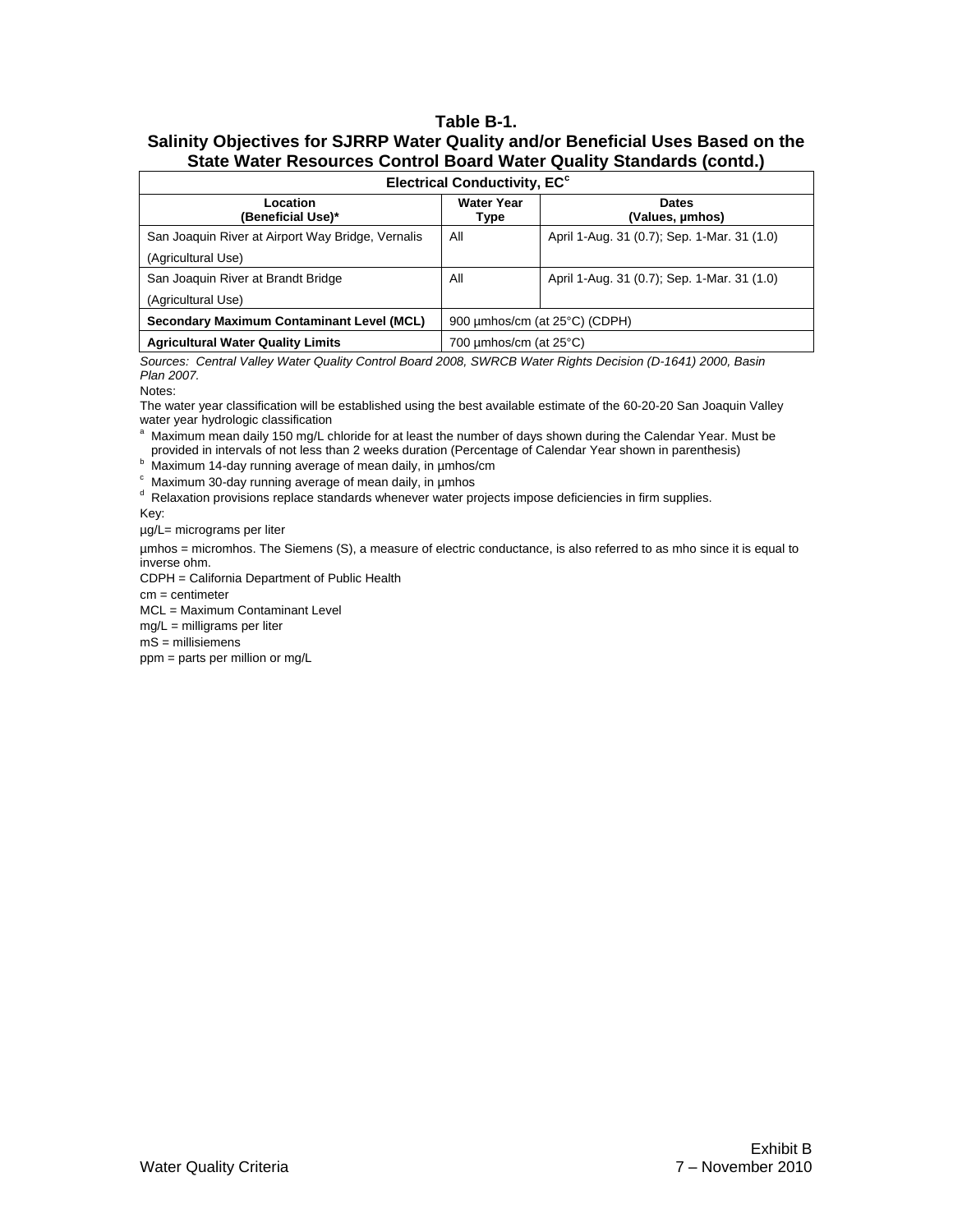|                         | Trace Element O                                                | bjectives for the SJRRP Water Quality and/or Beneficial Uses                                                                                      |
|-------------------------|----------------------------------------------------------------|---------------------------------------------------------------------------------------------------------------------------------------------------|
| Constituent             | <b>Maximum Concentration</b>                                   | Applicable Water Bodies and/or Standards                                                                                                          |
|                         | 2.0 mg/L (15 March through 15 September)                       |                                                                                                                                                   |
|                         | 0.8 mg/L (monthly mean, 15 March through<br>15 September)      |                                                                                                                                                   |
|                         | 2.6 mg/L (16 September through 14 March)                       | San Joaquin River, mouth of the Merced River to Vernalis                                                                                          |
| Boron <sup>1</sup>      | 1.0 mg/L (monthly mean, 16 September<br>through 14 mg/L March) |                                                                                                                                                   |
|                         | $1$ year <sup>2</sup> )<br>1.3 mg/L (monthly mean, critical    |                                                                                                                                                   |
|                         | 100 / 10,000 µg/L                                              | California State Notification Level and Response Level for Drinking Water (DPH)                                                                   |
|                         | 1/61 05/ 00/                                                   | Agricultural Water Limits                                                                                                                         |
|                         | 1400 µg/L                                                      | U.S. EPA Integrated Risk Information System (IRIS) Reference Dose as a Drinking Water Level                                                       |
|                         | 1000 µg/L                                                      | Suggested No-Adverse-Response Level (SNARL)                                                                                                       |
|                         | 0.015 mg/L                                                     |                                                                                                                                                   |
| Molybdenum <sup>1</sup> | 0.010 mg/L (monthly mean)                                      | San Joaquin River, mouth of the Merced River to Vernalis                                                                                          |
|                         | $0.050$ mg/L                                                   |                                                                                                                                                   |
|                         | 0.019 mg/L (monthly mean)                                      | Salt Slough, Mud Slough (north), San Joaquin River from Sack Dam to the mouth of Merced River                                                     |
|                         | 0.012 mg/L                                                     | San Joaquin River, mouth of the Merced River to Vernalis                                                                                          |
|                         | 0.005 mg/L (4-day average)                                     | San Joaquin River below the Merced River; Critical, Dry and Below Normal Water Year Types<br>(1 October 2010)                                     |
|                         | 0.005 mg/L (4-day average)                                     | Mud Slough (north), and the San Joaquin River from Sack Dam to the mouth of the Merced River<br>$(1$ October 2010)                                |
|                         | 1/6rl 09                                                       | Drinking Water Standards (California & Federal) Maximum Contaminant Levels (MCL)                                                                  |
|                         | 1/01 02                                                        | Agricultural Water Quality Limits                                                                                                                 |
|                         | 1/prl<br>35                                                    | U.S. EPA Integrated Risk Information System (IRIS) Reference Dose as a Drinking Water Level                                                       |
| Selenium <sup>1</sup>   | 1/pH 09                                                        | Suggested No-Adverse-Response Level (SNARL) for toxicity other than cancer risk                                                                   |
|                         | Tron <sub>5</sub>                                              | U.S. EPA National Recommended Ambient Water Quality Criteria for Freshwater Aquatic Life<br>Protection - Continuous Concentration (4-day Average) |
|                         | 1/6rl 02                                                       | U.S. EPA National Recommended Ambient Water Quality Criteria for Freshwater Aquatic Life<br>Protection - Maximum Concentration (1-hour Average)   |
|                         | 194 852                                                        | U.S. EPA National Recommended Ambient Water Quality Criteria for Freshwater Aquatic Life<br>Protection - 24-hour Average                          |
|                         | 170 µg/L                                                       | Non-Cancer Health Effects: Sources of Drinking Water (water + organisms)                                                                          |
|                         | 1/prl 0024                                                     | Other Waters (aquatic organism consumption only)                                                                                                  |

<span id="page-11-0"></span>**Table B-2.**

Exhibit B 8 - November 2010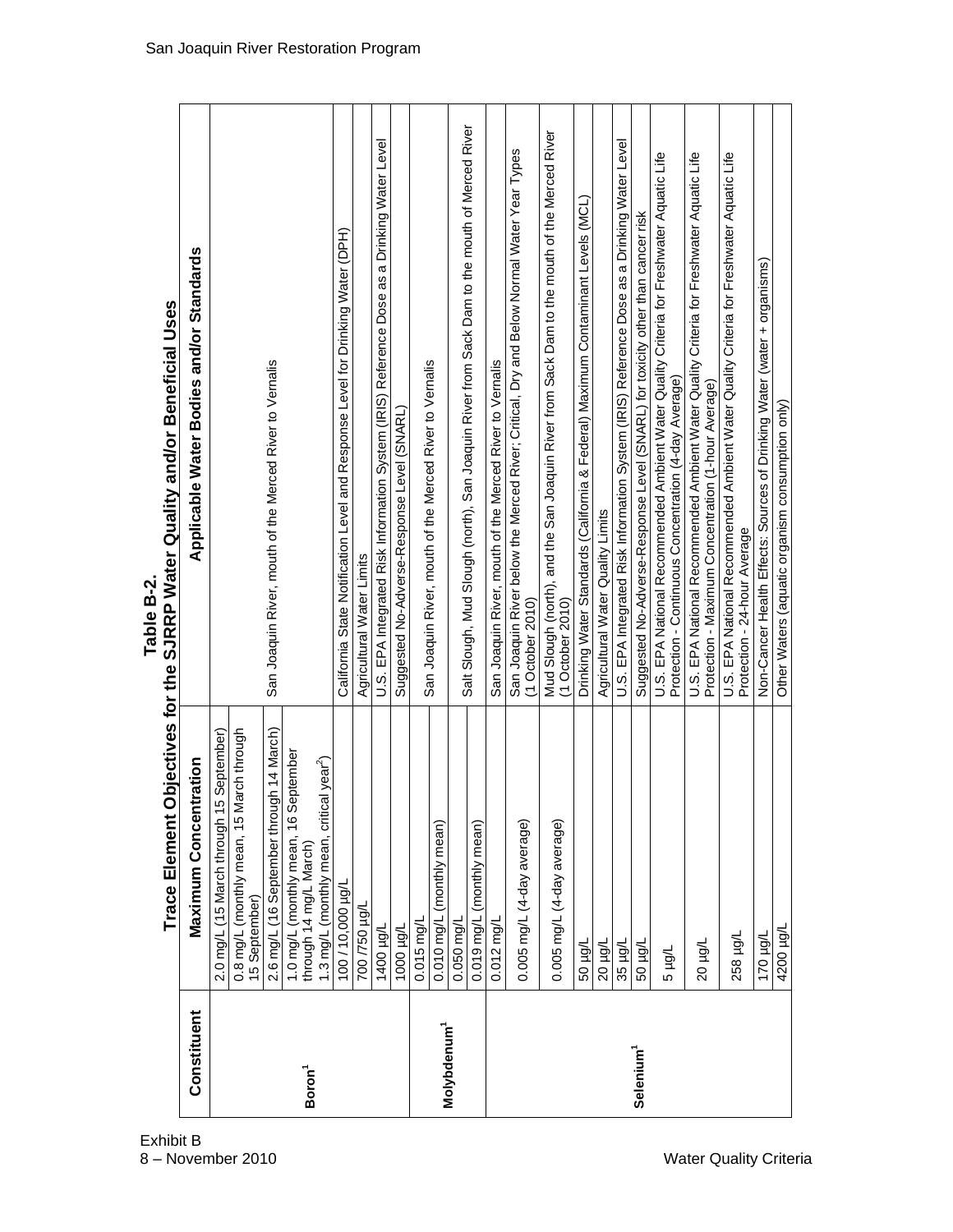|                        |                                                                  | ר המונח המלון המונח המונח המונח המונח המונח המונח המונח המונח המונח המונח המונח המונח המונח המונח המונח המונח ה<br>המונח המונח המונח המונח המונח המונח המונח המונח המונח המונח המונח המונח המונח המונח המונח המונח המונח המונח |
|------------------------|------------------------------------------------------------------|--------------------------------------------------------------------------------------------------------------------------------------------------------------------------------------------------------------------------------|
| Constituent            | Maximum Concentration                                            | Applicable Water Bodies and/or Standards                                                                                                                                                                                       |
|                        | 1 µg/L                                                           | Drinking Water Standards (California & Federal) - Primary Maximum Contaminant Level (MGL)                                                                                                                                      |
| (inorganic)<br>Mercury | $1.2$ µg/L                                                       | (DPH, U.S. EPA); California Public Health Goal                                                                                                                                                                                 |
|                        | Trah<br>z                                                        | Suggested No-Adverse-Response Level (SNARL) for toxicity other than cancer risk                                                                                                                                                |
| Mercury (organic       | 1/61 /270                                                        | U.S. EPA National Recommended Ambient Water Quality Criteria for Freshwater Aquatic Life Protection -<br>Continuous Concentration (4-day Average)                                                                              |
| and inorganic)         | 1.4 µg/L                                                         | U.S. EPA National Recommended Ambient Water Quality Criteria for Freshwater Aquatic Life Protection -<br>Maximum Concentration (1-hour Average)                                                                                |
|                        | $1/6n$ 20'0                                                      | U.S. EPA Integrated Risk Information System (IRIS) Reference Dose as a Drinking Water Level                                                                                                                                    |
| Methylmercury          | $0.15$ µg/L                                                      | Maximum Allowable Dose Level for Reproductive Toxicity                                                                                                                                                                         |
|                        | 0.3 mg/kg                                                        | U.S. EPA National Recommended Ambient Water Quality Criteria for Human Health and Welfare Protection -<br>Non-Cancer Health Effects                                                                                            |
|                        | Squrce: Central Valley Regional Water Quality Control Board 2008 |                                                                                                                                                                                                                                |

Trace Element Obiectives for the SJRRP Water Quality and/or Beneficial Uses (contd.) **Trace Element Objectives for the SJRRP Water Quality and/or Beneficial Uses (contd.)**

*Source: Central Valley Regional Water Quality Control Board 2008.* ourre: Gentral Valley Regional Water Quality<br>Notes:

 $\sim$   $\sim$ Boron, molybdenum, and boron objectives are total concentrations.

A critical year has a water index equal or less than 5.4.

µg/L = micrograms per liter

Key:<br>µg/L = micrograms per liter<br>DPH = California Department of Public Health DPH = California Department of Public Health

MCL = maximum containment level MCL = maximum containment level

mg/kg = milligrams per kilogram mg/kg = milligrams per kilogram

mg/L = milligrams per liter

mg/L = milligrams per liter<br>OEHHA = Office of Environmental Health Hazard Assessment<br>U.S. EPA = United States Environmental Protection Agency OEHHA = Office of Environmental Health Hazard Assessment

U.S. EPA = United States Environmental Protection Agency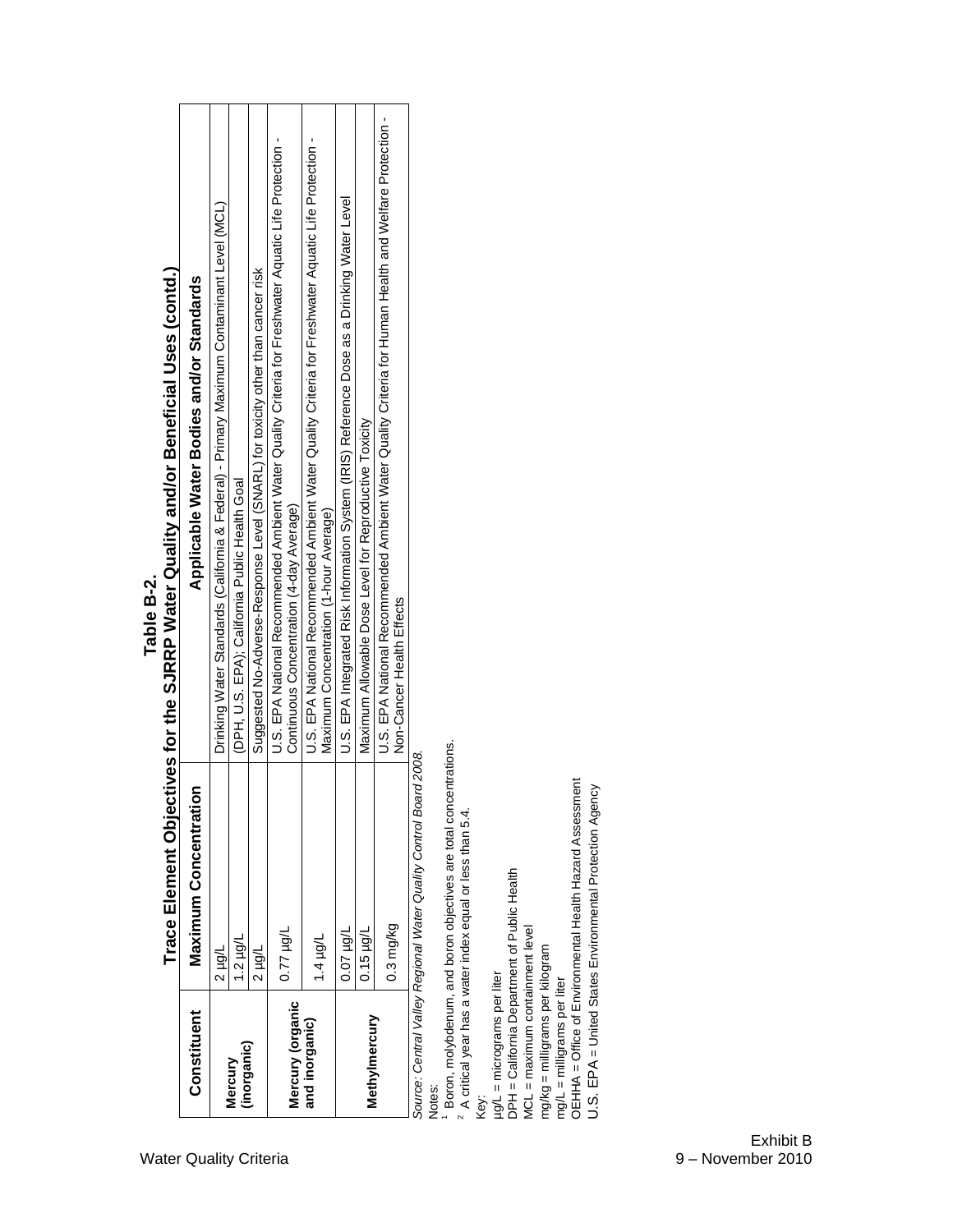<span id="page-13-0"></span>

|                                                                   | Dissolved Oxygen Objectives for the SJRRP<br>Table B-3.                                                                                                                                                            |                         |                                    |                                              |  |
|-------------------------------------------------------------------|--------------------------------------------------------------------------------------------------------------------------------------------------------------------------------------------------------------------|-------------------------|------------------------------------|----------------------------------------------|--|
|                                                                   | Dissolved Oxygen Water Quality Objectives                                                                                                                                                                          |                         |                                    |                                              |  |
| Season                                                            | Region                                                                                                                                                                                                             | Values                  |                                    | Beneficial use                               |  |
| 1 September-30 November                                           | River (Stockton to Turner Cut)<br>Lower San Joaquin                                                                                                                                                                | $6.0$ mg/L <sup>a</sup> | Fall-run Chinook salmon protection |                                              |  |
| 1 September-30 November                                           | Restoration Area                                                                                                                                                                                                   | 6.0 mg/L <sup>b</sup>   |                                    | Salmonid migration, spawning and rearing     |  |
| <b>All Year</b>                                                   | Delta region                                                                                                                                                                                                       | $5.0$ mg/L <sup>c</sup> | Warm Freshwater Habitat (WARM)     |                                              |  |
| $mg/L =$ milligrams per liter<br>SWRCB (1991)<br>Sources:<br>Key: | <sup>b</sup> Fisheries Management Work Group recommendation for dissolved oxygen concentrations within the Restoration Area.<br><sup>c</sup> Central Valley Regional Water Quality Control Board Basin Plan (2007) |                         |                                    |                                              |  |
|                                                                   | Narrative Water Quality Objectives for the SJRRP<br>Table B-4.                                                                                                                                                     |                         |                                    |                                              |  |
| Category                                                          | Description                                                                                                                                                                                                        |                         |                                    | Applicable Water Bodies                      |  |
| <b>Bacteria</b>                                                   | coliforms: 400/100 ml (<10% of samples; 30-d period)<br>• Mean concentration of fecal coliforms: 200/100 ml (n>5 samples; 30-d period)<br>• Maximum concentration of fecal                                         |                         |                                    | Waters designated for contact<br>ecreation   |  |
| Biostimulatory<br><b>Substances</b>                               | in concentrations that cause nuisance or adversely affect beneficial uses<br>• Will not promote aquatic growths                                                                                                    |                         |                                    | Inland surface waters,<br>including the SJRB |  |

| Category                            | <b>Description</b>                                                                                                                                                                                                                                                                                                                                                              | Applicable Water Bodies                                     |
|-------------------------------------|---------------------------------------------------------------------------------------------------------------------------------------------------------------------------------------------------------------------------------------------------------------------------------------------------------------------------------------------------------------------------------|-------------------------------------------------------------|
| <b>Bacteria</b>                     | • Maximum concentration of fecal coliforms: 400/100 ml (<10% of samples; 30-d period)<br>• Mean concentration of fecal coliforms: 200/100 ml (n>5 samples; 30-d period)                                                                                                                                                                                                         | Waters designated for contact<br>recreation                 |
| Biostimulatory<br><b>Substances</b> | • Will not promote aquatic growths in concentrations that cause nuisance or adversely affect beneficial uses                                                                                                                                                                                                                                                                    | Inland surface waters,<br>including the SJRB                |
| Color                               | • Water will be free of discoloration that causes nuisance or adversely affects beneficial uses                                                                                                                                                                                                                                                                                 | Inland surface waters,<br>including the SJRB                |
| Floating<br>Material                | material in amounts that cause nuisance or adversely affect beneficial uses<br>• Water will not contain floating                                                                                                                                                                                                                                                                | Inland surface waters,<br>including the SJRB                |
| Methylmercury                       | ● Average concentration less than 0.05 (trophic level 2 and 3 fish) mg methylmercury/kg wet weight, whole fish<br>Average concentration less than 0.12 (trophic level 3) and 0.23 (trophic level 4) mg methylmercury/kg wet<br>and 0.19 (trophic level 4) mg methyl mercury/kg wet weight of fish tissue<br>$\bullet$ Less than 0.09 (trophic level 3)<br>weight, muscle tissue | Cache, North Fork Cache,<br>and Bear Creeks*<br>Clear Lake* |
| <b>Oil and Grease</b>               | • Waters will not contain oils, greases, waxes, or other materials in concentrations that adversely affect<br>beneficial uses                                                                                                                                                                                                                                                   | Inland surface waters,<br>including the SJRB                |

#### San Joaquin River Restoration Program

<span id="page-13-1"></span>Exhibit B 10 - November 2010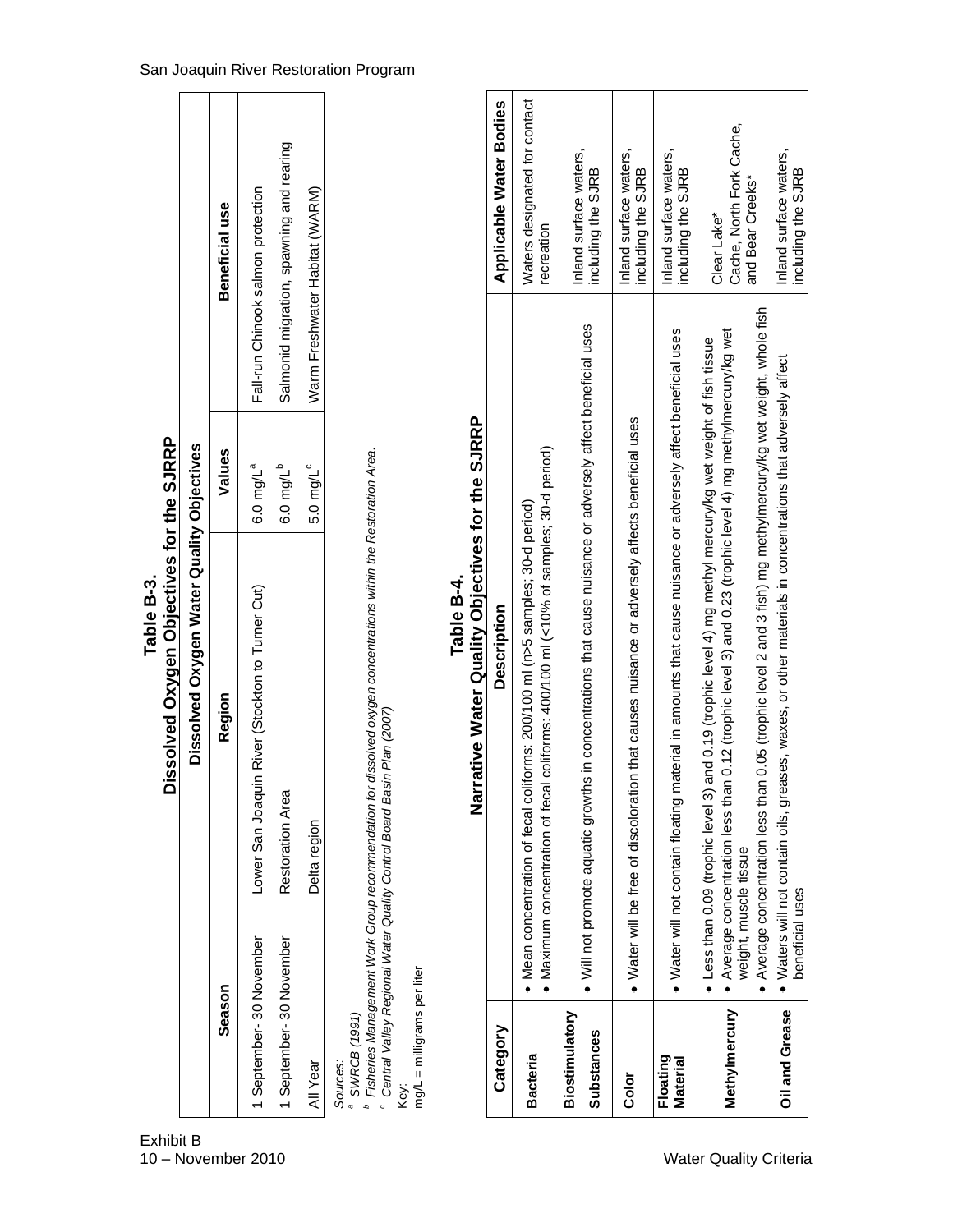| Category                   | <b>Description</b>                                                                                                                                                                                                                                                                                                                                                                                                                                                                                                                                                                                                                                                                                                                                                                                                                    | <b>Applicable Water Bodies</b>               |
|----------------------------|---------------------------------------------------------------------------------------------------------------------------------------------------------------------------------------------------------------------------------------------------------------------------------------------------------------------------------------------------------------------------------------------------------------------------------------------------------------------------------------------------------------------------------------------------------------------------------------------------------------------------------------------------------------------------------------------------------------------------------------------------------------------------------------------------------------------------------------|----------------------------------------------|
| 푐                          | • Drinking Water Standards (California & Federal) Secondary Maximum Contaminant Levels (MCL) = 6.5/8.5<br>Recommended Criteria for Freshwater and Aquatic Life Protection (Instantaneous Maximum) = 6.5/9 units<br>levels will not exceed 0.5 in fresh waters with designated COLD or WARM<br>• U.S. EPA National Recommended Ambient Water Quality Criteria: Taste & Odor or Welfare = 5 / 9 units<br>• Agricultural Water Quality Limits = $6.5/8.4$ units<br>● 6.5-8.5; Changes in normal pH<br>units (U.S. EPA)<br>beneficial uses                                                                                                                                                                                                                                                                                                | Inland surface waters,<br>including the SJRB |
| (in general)<br>Pesticides | will not exceed MCLs set forth in the California Code of Regulations, Title 22,<br>· Discharges will not result in pesticide concentrations in bottom sediments or aquatic life that adversely affect<br>Total chlorinated hydrocarbon pesticides will not be present at detectable concentrations (approved by EPA)<br>· No indual pesticide or combination of pesticides will be present in concentrations that adversely affect<br>the lowest levels technically and economically achievable<br>those allowable by applicable antidegradation policies<br>in MUN waters will not exceed 1.0 ug/L<br>• Concentrations will not exceed<br>Concentrations will not exceed<br>• Concentrations in MUN waters<br>• Concentrations of thiobencarb<br>Division 4, Chapter 15<br>in the water column<br>beneficial uses<br>beneficial uses | Inland surface waters,<br>including the SJRB |
| Radioactivity              | • Radionucleotides will not be present in concentrations that are harmful to human, plant, animal or aquatic life<br>• Radionucleotide concentrations will not lead to their accumulation in the food web to an extent that presents<br>Radionucleotide concentrations will not exceed MCLs specified in Section 64443 of Title 22 of the California<br>Code of Regulations<br>a hazard                                                                                                                                                                                                                                                                                                                                                                                                                                               | Inland surface waters,<br>including the SJRB |
|                            |                                                                                                                                                                                                                                                                                                                                                                                                                                                                                                                                                                                                                                                                                                                                                                                                                                       |                                              |

Table B-4.<br>Narrative Water Quality Objectives for the SJRRP (contd.) **Narrative Water Quality Objectives for the SJRRP (contd.)**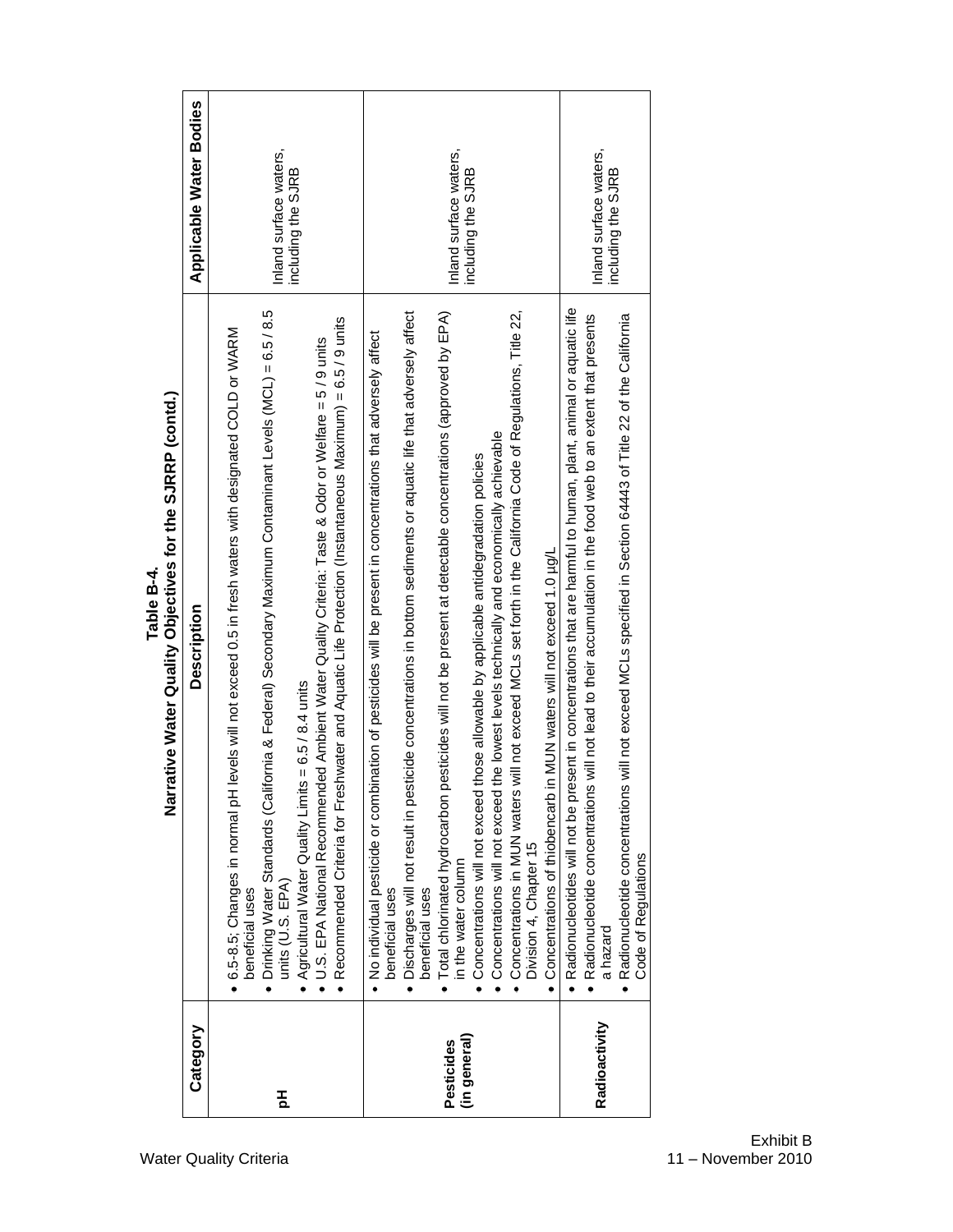|                            | $\bar{z}$                                                                                                                                                                                                                                                                                                                                                                                                                                                                                                                                                                                                                                                                                                                                                                                                                                                                                                                                                                                                                                                                                                                                                                                                                                                                                                                                                                                                                                                                                                                                                                                        |                                                                                                       |
|----------------------------|--------------------------------------------------------------------------------------------------------------------------------------------------------------------------------------------------------------------------------------------------------------------------------------------------------------------------------------------------------------------------------------------------------------------------------------------------------------------------------------------------------------------------------------------------------------------------------------------------------------------------------------------------------------------------------------------------------------------------------------------------------------------------------------------------------------------------------------------------------------------------------------------------------------------------------------------------------------------------------------------------------------------------------------------------------------------------------------------------------------------------------------------------------------------------------------------------------------------------------------------------------------------------------------------------------------------------------------------------------------------------------------------------------------------------------------------------------------------------------------------------------------------------------------------------------------------------------------------------|-------------------------------------------------------------------------------------------------------|
| Category                   | <b>Description</b>                                                                                                                                                                                                                                                                                                                                                                                                                                                                                                                                                                                                                                                                                                                                                                                                                                                                                                                                                                                                                                                                                                                                                                                                                                                                                                                                                                                                                                                                                                                                                                               | Applicable Water Bodies                                                                               |
| Sediment                   | · The suspended sediment load and suspended sediment discharge rate of surface waters will not be altered<br>in such a manner as to cause nuisance or adversely affect beneficial uses                                                                                                                                                                                                                                                                                                                                                                                                                                                                                                                                                                                                                                                                                                                                                                                                                                                                                                                                                                                                                                                                                                                                                                                                                                                                                                                                                                                                           | Inland surface waters,<br>including the SJRB                                                          |
| Settleable<br>Material     | • Waters will not contain substances in concentrations that result in the deposition of material that causes<br>nuisance or adversely affects beneficial uses.                                                                                                                                                                                                                                                                                                                                                                                                                                                                                                                                                                                                                                                                                                                                                                                                                                                                                                                                                                                                                                                                                                                                                                                                                                                                                                                                                                                                                                   | Inland surface waters,<br>including the SJRB                                                          |
| Suspended<br>Material      | • Waters will not contain suspended material in concentrations that cause nuisance or adversely affect<br>beneficial uses.                                                                                                                                                                                                                                                                                                                                                                                                                                                                                                                                                                                                                                                                                                                                                                                                                                                                                                                                                                                                                                                                                                                                                                                                                                                                                                                                                                                                                                                                       | Inland surface waters,<br>including the SJRB                                                          |
| Tastes and<br><b>Odors</b> | or odor-producing substances in concentrations that impart undesirable tastes<br>or odors to domestic or municipal water supplies or to fish flesh or other edible products of aquatic origin, or<br>that cause nuisance, or otherwise adversely affect beneficial uses."<br>· "Water shall not contain taste-                                                                                                                                                                                                                                                                                                                                                                                                                                                                                                                                                                                                                                                                                                                                                                                                                                                                                                                                                                                                                                                                                                                                                                                                                                                                                   | Inland surface waters,<br>including the SJRB                                                          |
| Temperature                | Street Bridge to Freeport on the Sacramento River, and at Vernalis on the San Joaquin River between April 1<br>The CA Thermal Plan defines natural receiving water temperature as "the temperature of the receiving water<br>including the San Joaquin River Restoration Area, should not increase more<br>through June 30 and September 1 through November 3 in all water year types." <sup>a</sup> Note this temperature can<br>"At no time or place shall the temperature of COLD or WARM intrastate waters be increased more than 5°F<br>Reference: Water Quality Control Plan for Control of Temperature in the Coastal and Interstate Waters and<br>• The natural receiving water temperature of intrastate waters will not be altered unless it does not adversely<br>• In other words, this narrative objective states that the temperatures of the receiving waters of cold or warm<br>at locations, depths, and times which represent conditions unaffected by any elevated temperature waste<br>"The daily average water temperature shall not be elevated by controllable factors above 68°F from the I<br>http://www.swrcb.ca.gov/water_issues/programs/ocean/docs/wqplans/thermpln.pdf<br>than 5°F above existing conditions (This criteria is not based on biological needs)<br>Enclosed Bays of California. State Water Resources Control Board.<br>above natural receiving water temperature."<br>be too high to meet the needs of salmon.<br>discharge or irrigation return waters."<br>freshwater habitat in California,<br>affect beneficial uses.<br>$\bullet$<br>$\bullet$ | San Joaquin River at Airport<br>Inland surface waters,<br>Way Bridge, Vernalis*<br>including the SJRB |
| Toxicity                   | tic life in surface waters subjected to a waste discharge shall not be less than<br>physiological responses (or toxicity due to single or interacting substances) in human, plant, animal, or<br>• All "waters shall be maintained free of toxic substances in concentrations that produce detrimental<br>unaffected areas or other control water.<br>that for the same water body in<br>aquatic life" Survival of aquar                                                                                                                                                                                                                                                                                                                                                                                                                                                                                                                                                                                                                                                                                                                                                                                                                                                                                                                                                                                                                                                                                                                                                                         | Inland surface waters,<br>including the SJRB                                                          |

Exhibit B 12 - November 2010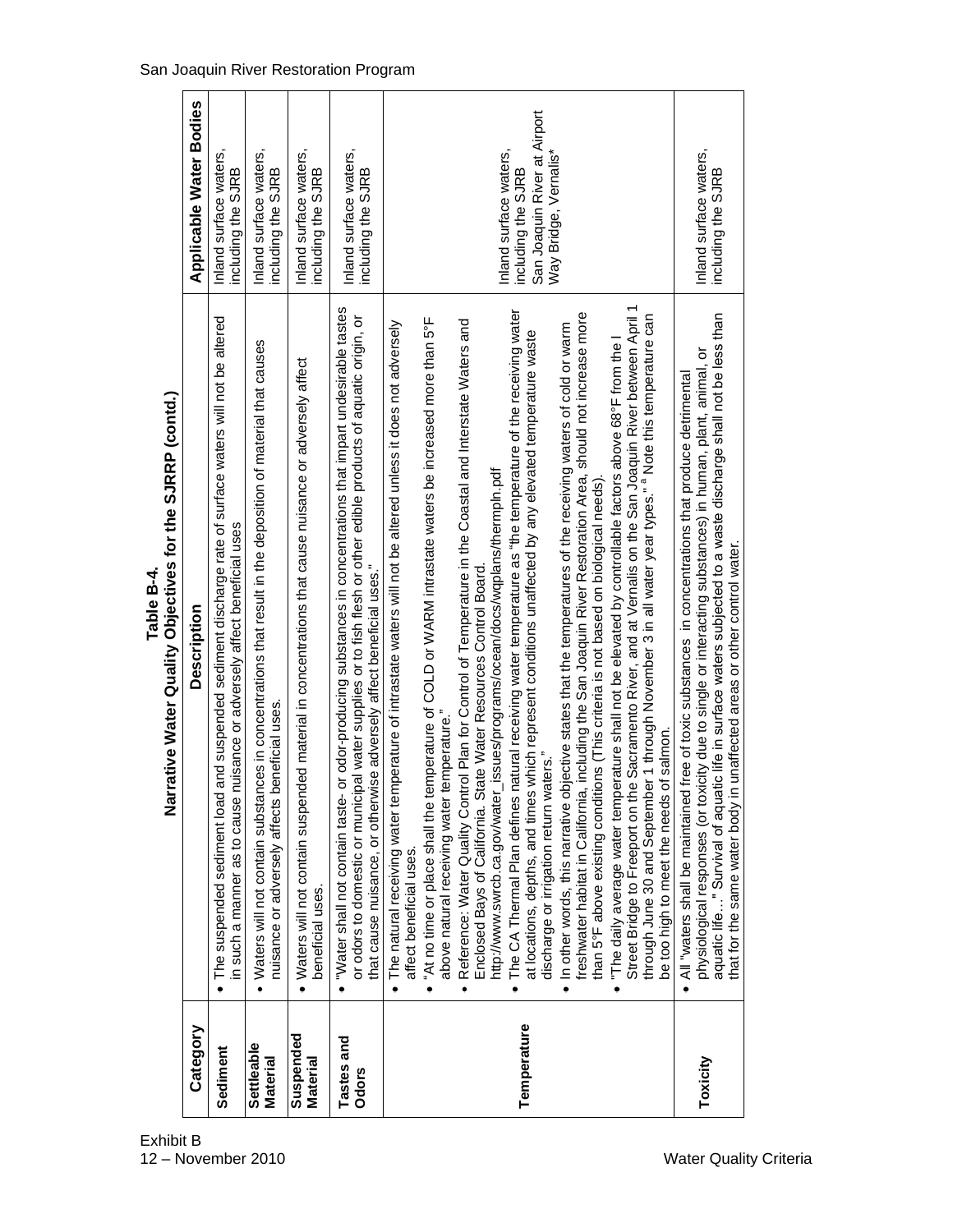|                                                                                                                                                                                                                                                           | Narrative Water Quality Objectives for the SJRRP (contd.)                                                                                                                                                                                                                                                                                                                                                                                                                                                                                                                                                                                                                                                                                                                                                                                                                                                                                                                                                       |                                              |
|-----------------------------------------------------------------------------------------------------------------------------------------------------------------------------------------------------------------------------------------------------------|-----------------------------------------------------------------------------------------------------------------------------------------------------------------------------------------------------------------------------------------------------------------------------------------------------------------------------------------------------------------------------------------------------------------------------------------------------------------------------------------------------------------------------------------------------------------------------------------------------------------------------------------------------------------------------------------------------------------------------------------------------------------------------------------------------------------------------------------------------------------------------------------------------------------------------------------------------------------------------------------------------------------|----------------------------------------------|
| Category                                                                                                                                                                                                                                                  | <b>Description</b>                                                                                                                                                                                                                                                                                                                                                                                                                                                                                                                                                                                                                                                                                                                                                                                                                                                                                                                                                                                              | Applicable Water Bodies                      |
|                                                                                                                                                                                                                                                           | · Increases in turbidity (measured by NTUs) attributable to controllable water quality factors will not exceed the<br>in turbidity that cause nuisance or adversely affect beneficial uses<br>• Waters will be free of changes<br>following limits:                                                                                                                                                                                                                                                                                                                                                                                                                                                                                                                                                                                                                                                                                                                                                             |                                              |
| Turbidity                                                                                                                                                                                                                                                 | Drinking water standards (California & Federal) MCL: Primary MCL = 1 / 5 NTU (DPH, U.S. EPA);<br>Where natural turbidity = 50-100 NTUs; increases will not exceed 10 NTUs<br>Where natural turbidity = 5-50 NTUs; increases will not exceed 20 percent<br>Where natural turbidity > 100 NTUs; increases will not exceed 10 percent<br>Where natural turbidity = 0-5 NTUs; increases will not exceed 1 NTU<br>I (DPH)<br>Secondary MCL = 5 NTU                                                                                                                                                                                                                                                                                                                                                                                                                                                                                                                                                                   | Inland surface waters,<br>including the SJRB |
| NTU = Nephelometric Turbidity Units<br>MCL = maximum contaminant levels<br>SJRB = San Joaquin River Basin<br>$\mu g/L =$ micrograms per liter<br><b>°F</b> = degrees Fahrenheit<br>$mg = milligram$<br>$kg = kilogram$<br>$ml$ = $mill$<br>Notes:<br>Key: | Control water should be consistent with the requirements for "experimental water" as described in Standard Methods for the Examination of Water and Wastewater, latest edition<br>that are subject to the authority of the State Water Board or the Regional Water Board, and that may be reasonably controlled." (Central Valley RWQCB Basin Plan 2007)<br>Controllable water quality factors "are those actions, conditions, or circumstances resulting from human activities that may influence the quality of the waters of the State.<br><sup>9</sup> Taken from the State Water Board's "Water Quality Control Plan For Salinity," May 1991.<br>MUN = municipal and domestic supply beneficial use<br>Source: Modified from CVRWCB (2007) Basin Plan.<br>U.S. EPA = U.S. Environmental Protection Agency<br>/VARM = warm freshwater habitat beneficial use<br>COLD = cold freshwater habitat beneficial use<br>DPH = California Department of Public Health<br>Water bodies outside the Restoration Area. |                                              |

**Table B-4.**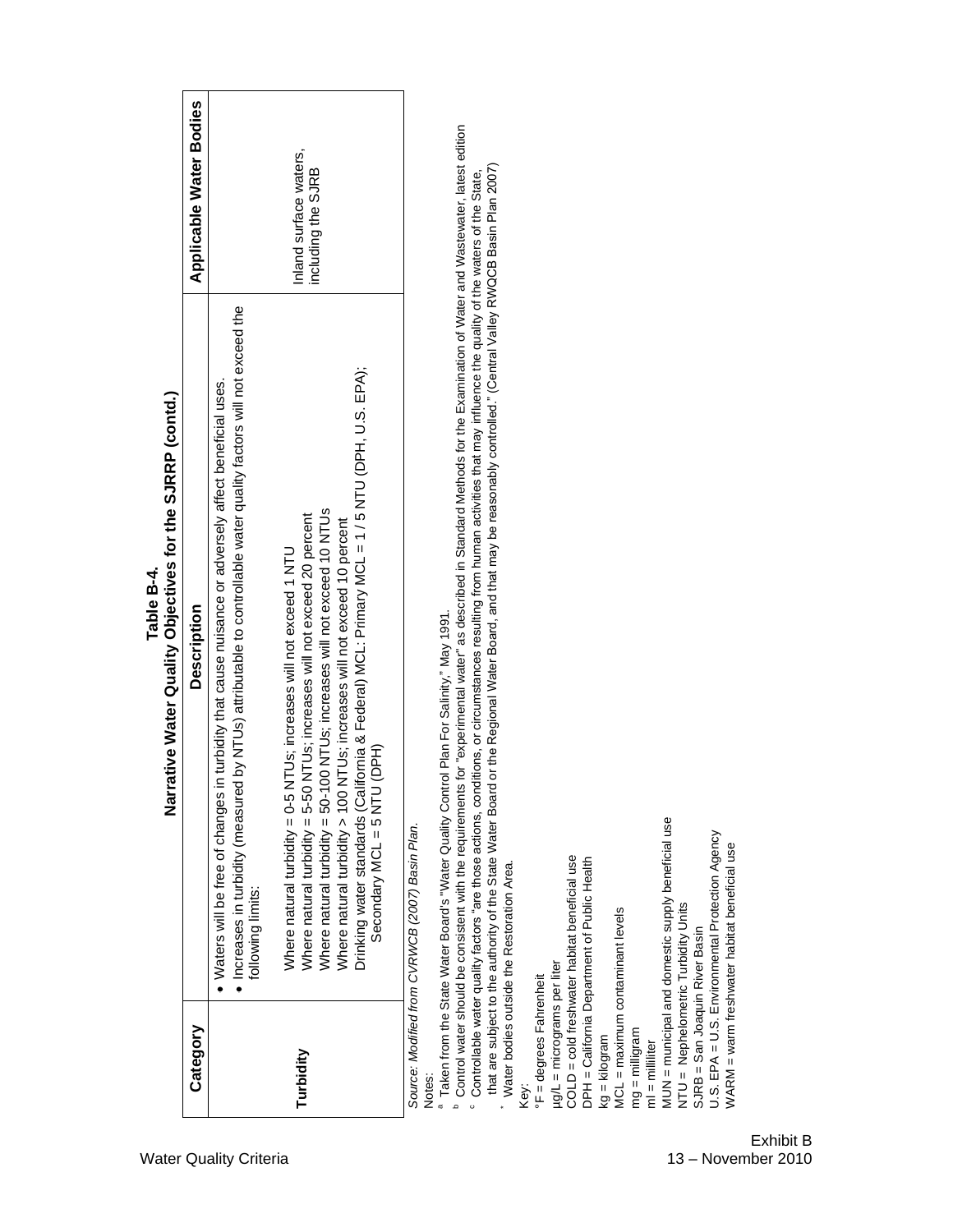| Narrative Water Quality Objectives for the San Joaquin River Basin Groundwaters |                                                                                                                                                                                                                                                                                                                                                                               |  |
|---------------------------------------------------------------------------------|-------------------------------------------------------------------------------------------------------------------------------------------------------------------------------------------------------------------------------------------------------------------------------------------------------------------------------------------------------------------------------|--|
| Category                                                                        | <b>Description<sup>a</sup></b>                                                                                                                                                                                                                                                                                                                                                |  |
| <b>Bacteria</b>                                                                 | • In MUN groundwaters, the most probable number of coliform organisms over any 7-day<br>period shall be less than 2.2/100 ml.                                                                                                                                                                                                                                                 |  |
| <b>Chemical</b><br><b>Constituents</b>                                          | • Groundwaters shall not contain chemical constituents in concentrations that adversely<br>affect beneficial uses.<br>• At a minimum, MUN groundwaters shall not exceed MCLs for chemical constituents as<br>specified in Title 22 of the California Code of Regulations. In addition, MUN waters shall<br>not contain lead in excess of 0.015 mg/L.                          |  |
| Radioactivity                                                                   | • At a minimum, MUN groundwaters shall not contain concentrations of radionucleotides in<br>excess of the MCLs specified in Section 64443 of Title 22 of the California Code of<br>Regulations.                                                                                                                                                                               |  |
| <b>Tastes and</b><br><b>Odors</b>                                               | • Groundwaters shall not contain taste- or odor-producing substances in concentrations<br>that cause nuisance or adversely affect beneficial uses.                                                                                                                                                                                                                            |  |
| <b>Toxicity</b>                                                                 | • Groundwaters shall be maintained free of toxic substances in concentrations that<br>produce detrimental physiological responses in human, plant, animal, or aquatic life<br>associated with designated beneficial use(s). This objective applies regardless of<br>whether the toxicity is caused by a single substance or the interactive effect of multiple<br>substances. |  |

<span id="page-17-0"></span>**Table B-5. Narrative Objectives for Groundwater Quality in the San Joaquin River Basin**

*Source: Modified from CVRWCB (2007) Basin Plan.*

Note:

<sup>a</sup> These objectives are applicable to all groundwaters of the Sacramento and San Joaquin River Basins.

Key:

MCL = Maximum Contaminant Level

mg/L = milligrams per liter

ml = milliliter

MUN = Municipal and Domestic Supply beneficial use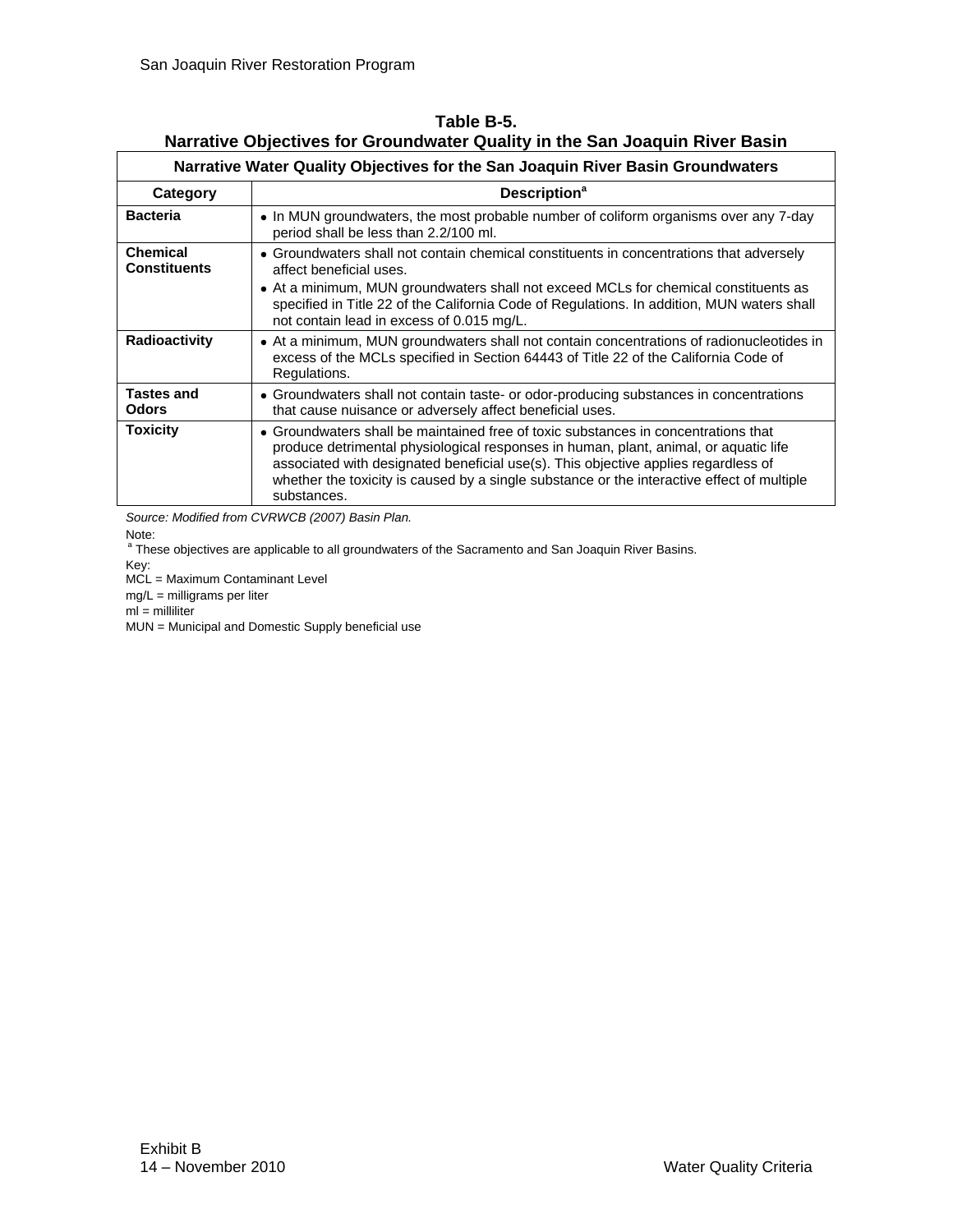#### <span id="page-18-0"></span>**Table B-6. Diazinon and Chlorpyrifos Water Quality Objectives for the Protection of the San Joaquin River**

| Specific Pesticide Water Quality Objectives for the San Joaquin River |                                                                                                                                                                                                                                                                                                         |                                                                                                                                                                                                |  |
|-----------------------------------------------------------------------|---------------------------------------------------------------------------------------------------------------------------------------------------------------------------------------------------------------------------------------------------------------------------------------------------------|------------------------------------------------------------------------------------------------------------------------------------------------------------------------------------------------|--|
| <b>Pesticide</b>                                                      | Maximum Concentration (µg/L) and<br><b>Averaging Period</b>                                                                                                                                                                                                                                             | <b>Applicable Water Bodies</b>                                                                                                                                                                 |  |
| <b>Chlorpyrifos</b>                                                   | $\bullet$ 0.025 µg/L; 1-hour average (acute)<br>$\bullet$ 0.015 µg/L; 4-day average (chronic)<br>• Not to be exceeded more than once in a<br>3-year period<br>• Continuous Concentration (4-day<br>Average) = $0.014 / 0.041$ µg/L<br>• Maximum Concentration (1-hour Average)<br>$= 0.02 / 0.083$ µg/L | • San Joaquin River from Mendota Dam to<br>Vernalis (Mendota Dam to Sack Dam;<br>Sack Dam to Mouth of Merced River) <sup>a</sup><br>• Mouth of Merced River to Vernalis*<br>• Delta Waterways* |  |
| <b>Diazinon</b>                                                       | • 0.16 $\mu$ g/L; 1-hour average (acute)<br>$\bullet$ 0.10 $\mu$ g/L; 4-day average (chronic)<br>• Not to be exceeded more than once in a<br>3-year period.<br>• Continuous Concentration (4-day<br>Average) = $0.05 / 0.17$ µg/L<br>• Maximum Concentration (1-hour Average)<br>$= 0.08 / 0.17$ µg/L   | • As noted above for Chlorpyrifos                                                                                                                                                              |  |

Notes:

\* Water bodies outside the Restoration Area

a "Waste Load Allocations (WLA) for permitted dischargers, Load Allocations (LA) for nonpoint source discharges, and the Loading Capacity (LC) of the San Joaquin River from the Mendota Dam to Vernalis shall not exceed the sum (S) of one (1.0) (Basin Plan 2007)":  $S = CD/WQOD + CC/WQOC \le 1.0$ , where:

 $CD =$  diazinon concentration ( $\mu$ g/L) of point source discharge for the WLA; nonpoint source discharge for the LA; or San Joaquin River for the LC.

- CC = chlorpyrifos concentration (µg/L) of point source discharge for the WLA; nonpoint source discharge for the LA; or San Joaquin River for the LC.
- NAS = National Academy of Sciences Delete. You don't need to include this abbreviation if the associated changes were not incorporated in the latest version of the table.

WQOD = acute or chronic diazinon water quality objective in µg/L.

WQOC = acute or chronic chlorpyrifos water quality objective in µg/L.

"nondetectable" concentrations in analytical studies = 0.0 µg/L

Key:

µg/L = microgram per liter

LA = Load Allocations

LC = Loading Capacity

WLA = Waste Load Allocations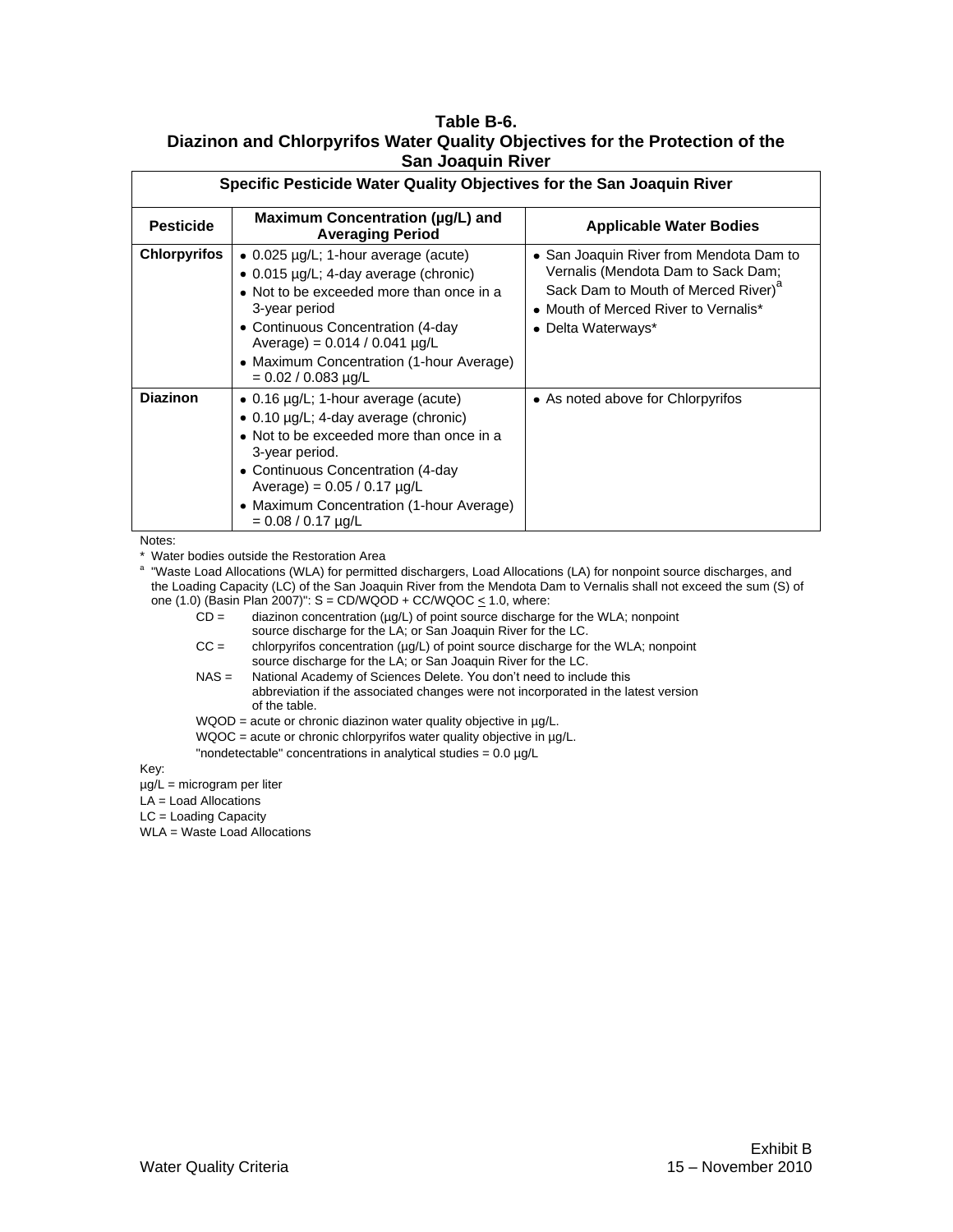<span id="page-19-0"></span>

| Category                               | <b>Suggested Numerical Water Quality Limit</b>                                                                                                                                                                                                                                                                                                                                                                                                                                              |  |
|----------------------------------------|---------------------------------------------------------------------------------------------------------------------------------------------------------------------------------------------------------------------------------------------------------------------------------------------------------------------------------------------------------------------------------------------------------------------------------------------------------------------------------------------|--|
| Ammonia<br>(total ammonia<br>nitrogen) | U.S. EPA National Recommended Water Quality Criteria to Protect Freshwater Aquatic Life<br>If the following conditions are met:<br>• Minimum Target Temperature for fish = $55^{\circ}F(13^{\circ}C)$<br>• Mean daily $pH$ in the lower San Joaquin $> 8.0$<br>Total Ammonia should not exceed:<br>• Continuous Concentration, 30-day Average (mg N/L) < 2.43; when early life stages are<br>present<br>• Maximum Concentration, 1-hour average (mg N/L) < 5.62; when salmonids are present |  |
| Sources.                               |                                                                                                                                                                                                                                                                                                                                                                                                                                                                                             |  |

**Table B-7. Recommended Numerical Objective for Ammonia for the SJRRP**

*Sources:*

*Central Valley Regional Water Quality Control Board 2007 Appendix A* Key:

 $<$  = less than

 $=$  greater than

°C = degrees Celsius

°F = degrees Fahrenheit

mg N/L = milligrams of nitrogen per liter

U.S. EPA = U.S. Environmental Protection Agency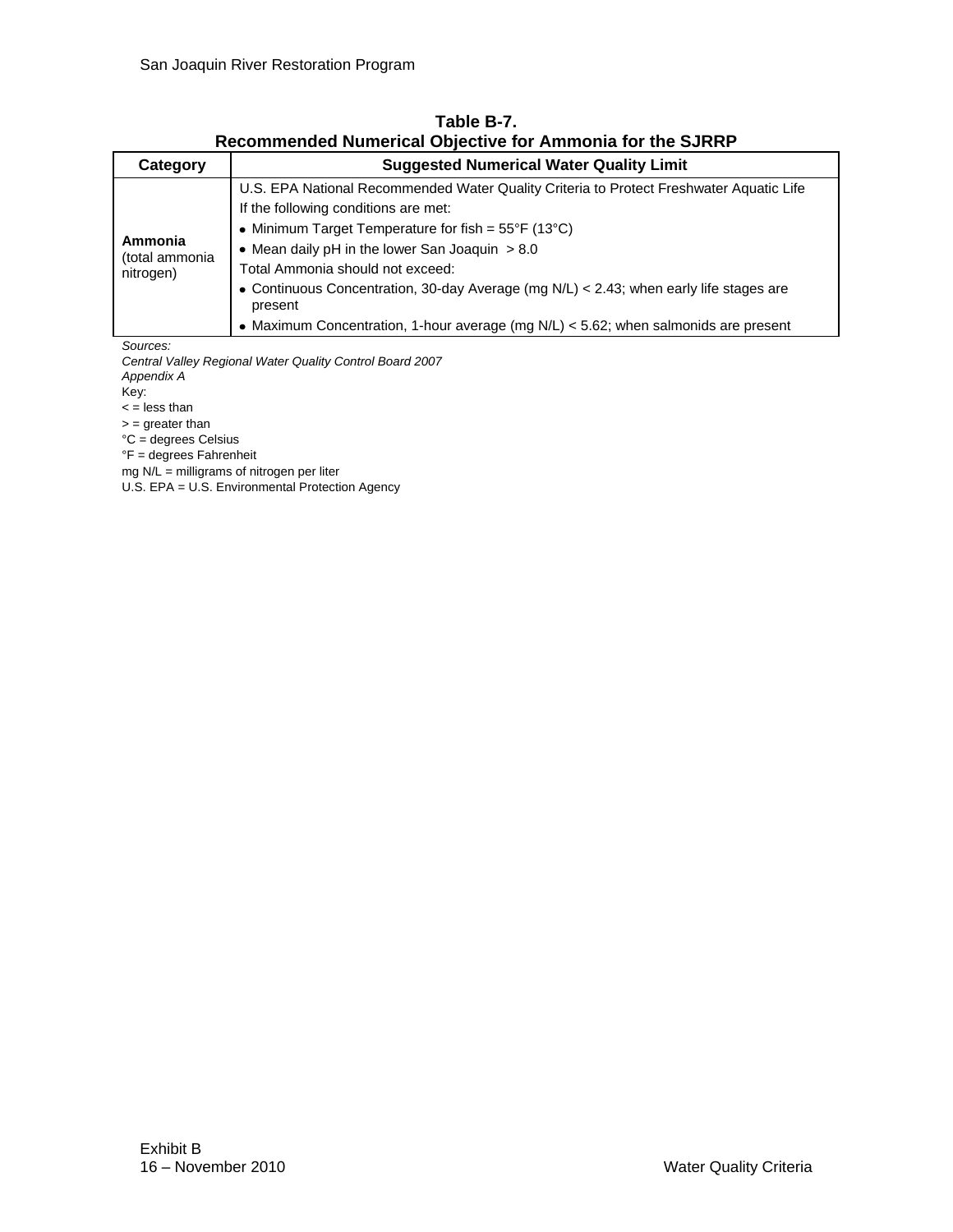#### <span id="page-20-0"></span>**References**

- California Department of Fish and Game (DFG). 1998. California Stream Habitat Restoration Manual. 3rd Edition. State of California. The Resources Agency. California Department of Fish and Game. Inland Fisheries Division.
	- ———. 2007. Public Solicitation of Water Quality Data and Information for 2008 Integrated Report – List of Impaired Waters and Surface Water Quality Assessment (303(d)/305(b)). Central Region, Fresno, California.
- Central Valley Water Board. *See* Central Valley Regional Water Quality Control Board.
- Central Valley Regional Water Quality Control Board (CVRWQCB). 2001. Total Maximum Daily Load (TMDL) for Selenium in the Lower San Joaquin River. Staff Report of the California Environmental Protection Agency. August.
	- ———. 2005. TMDL Program. Executive Officer's Report 27/28 January 2005. Amendments to the Water Quality Control Plan For the Sacramento and the San Joaquin River Basins for the Control Program for Factors Contributing to the Dissolved Oxygen Impairment in the Stockton Deep Water Ship Channel. Final Staff Report. CalEPA/Central Valley RWQCB. February 28.
	- ———. 2007. The Water Quality Control Plan for the California Regional Water Quality Control Board Central Valley Region. The Sacramento River Basin and the San Joaquin River Basin. Fourth Edition. Revised October 2007 (with Approved Amendments).
	- ———. 2008. A compilation of water quality goals. Prepared by Jon B. Marshack, D. Env. July.
- CH2MHILL. 2007. Appraisal Report: San Joaquin River Settlement agreement and legislation. Prepared for the San Joaquin River Resource Management Coalition. September 20, 2007.
- DFG. *See* California Department of Fish and Game
- Entrix 2008. Delta Mendota Canal Recirculation Feasibility Study. Fisheries and Aquatic Ecosystems Technical Memorandum. Prepared by Entrix, Inc. Public Draft 1-4-08.
- Kratzer, C.R., and J.L. Shelton. 1998. Water quality assessment of the San Joaquin Tulare basins, California: analysis of available data on nutrients and suspended sediment in surface water, 1972-1990. Professional Paper 1587. U.S. Geological Survey, National Water-Quality Assessment Program, Sacramento, California.